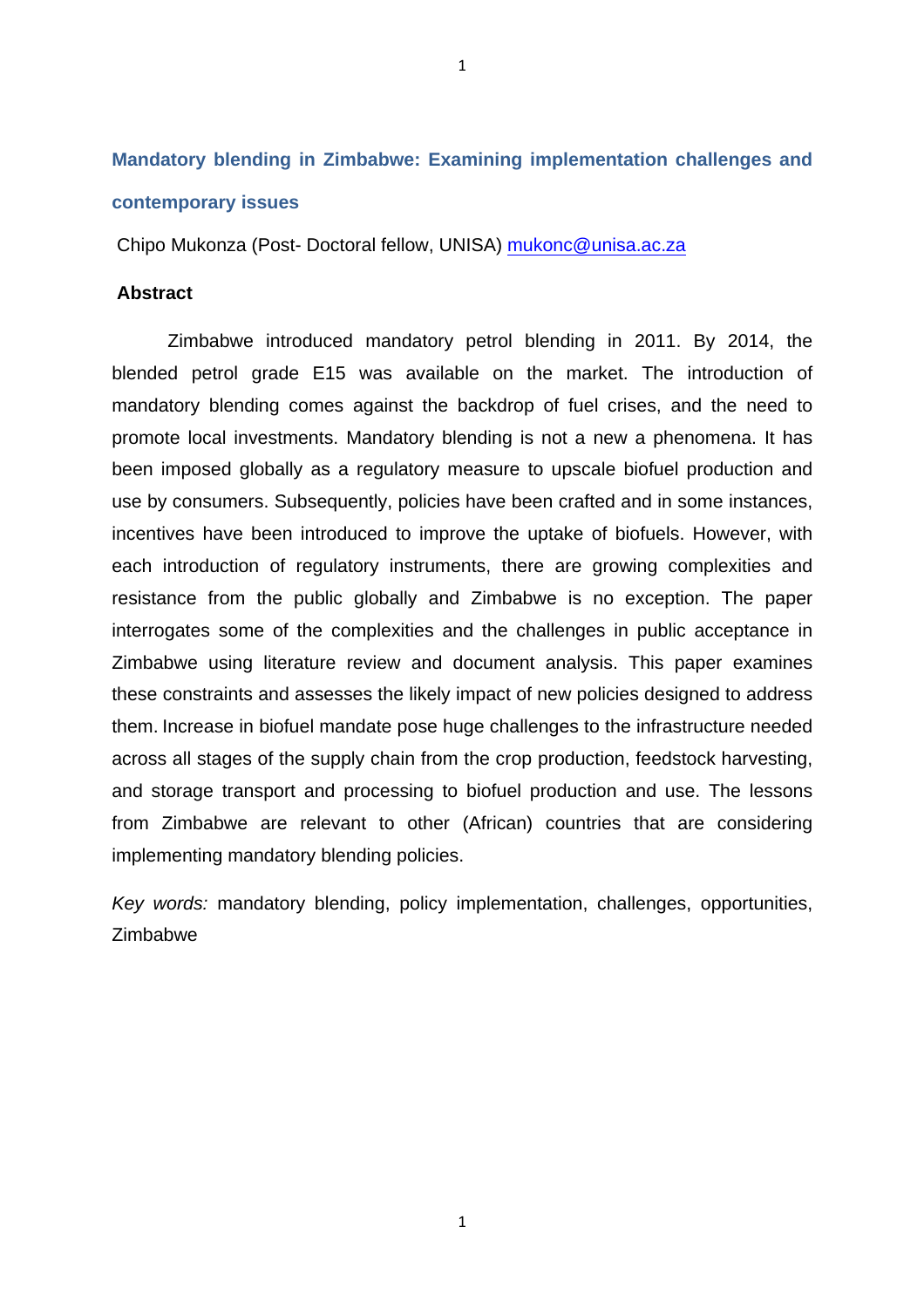## **1. Introduction**

Policies have been crafted globally to move away from depending on fossil fuels and to find alternative fuels which are cheaper and cleaner. These policies aim to achieve multiple objectives, such as reduce energy imports, lower energy price, reduce greenhouse-gas (GHG) emissions, support infant domestic industries, amongst others (CBO, 2007; Sobrino & Monroy, 2009; CARB, 2009b, Rajagopal, Hochmany & Zilberman,2012). Most of these policies focus on bio-derived feedstock. Mandatory Policies have been introduced to encourage uptake of biofuels production and use, it specifies either a target quantity of biofuel (as in the United States (US) with the Renewable Fuel Standard (RFS)) or a target market share for biofuel (as is the case in several countries in Europe (Rajagopal, Hochmany & Zilberman,2012) .

2

In addition to implementing Biofuel mandates a country can impose emission intensity standard as a regulation to upscale biofuel production and use. For instance California's Low Carbon Fuel Standard (LCFS), which is also under consideration in the European Union (EU) and China (Rajagopal, Hochmany & Zilberman, 2012). The major difference between the two types of regulation is that biofuel mandate may explicitly or implicitly specify the type and quantity of biofuel to be consumed, an emission-standard simply specifies an upper limit on the average GHG intensity of gasoline (and/or diesel) for a region. The two types of regulations can be considered equivalent when there is only one type of fossil fuel and one alternative fuel and both have fixed GHG intensity. If regulations do not cover the entire market, they may lead to a different trade-off between the various policy objectives. Goel et al. (2015) contends that blends of biofuel can be used as automobile fuel and the existing methods to detect the blending ratio have heavy one-time test cost, need controlled environment and require experienced operators. Anderson and Elzinga (2014) posits that mandating a minimum market share for a more costly alternative fuel either directly, or implicitly through a ban on the preferred conventional fuel will inevitably increase fuel prices in a competitive market .

The intention of the paper is to critically evaluate and analyse the challenges posed by the mandatory blending policy in Zimbabwe, using Critical Discourse Analysis (hereafter referred to as CDA). Scholars of public administration would have preferred to use the 5-C Protocol analyses by Brynard (2007), which is known for outlining key explanatory variables that might allow a better understanding of implementation policies. The five interlinked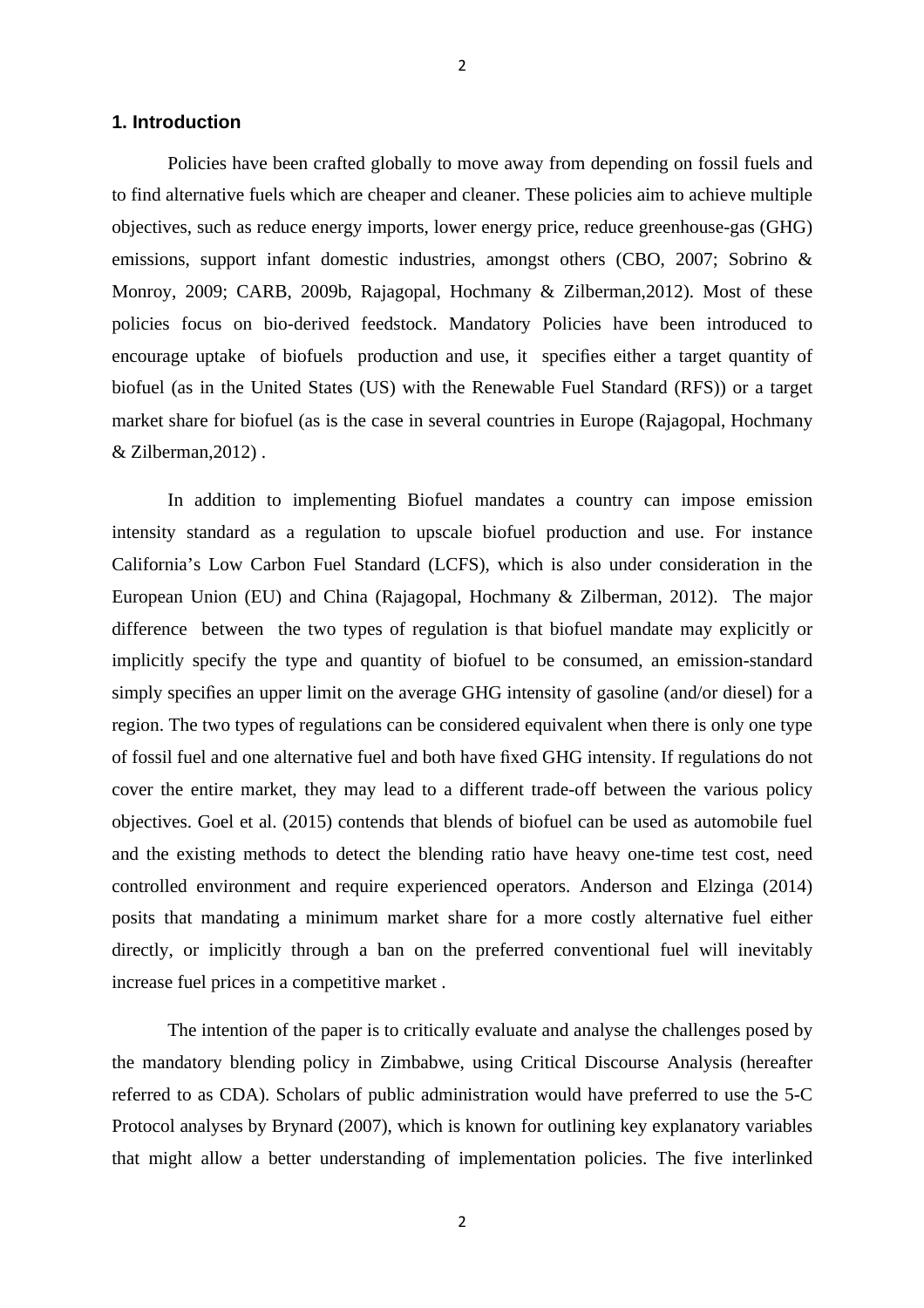variables known as the 5Cs are (content, commitment, capacity, clients and coalitions (Cloete et al., 2012). The aim is not to suggest which specific political and economic decisions need to be made with regard to mandatory blending use in Zimbabwe. Rather the objective is to understand and examine the general public' reflections and issues arising as a result of the introduction of a new technology to solve (or at least reduce) GHG emissions, and the fuel import bill. The paper does not use simulations models as is (used by Lapan, 2012: Castiblanco and Morenc, 2014: Tan et al 2014) it is not possible to analyse functional distribution of the chain's income into wages, interests, income and profits, essential variables to determine distributive impact. The paper therefore contributes to literature through documenting the events taking place as Zimbabwe implements mandatory blending, highlighting shortcomings of the polices and providing lessons for other countries.

The paper is structured as follows; the next section deals with the implementation of biofuels globally, followed by their implementation in some African countries. It then cascades to the implementation of mandatory blending in Zimbabwe which is the thrust of this paper. The third section deals with the methodology used, followed by some of the emerging discourses found in the newspaper articles and on the internet as mandatory blending discourse unfolds in Zimbabwe. A discussion on some of the issues arising will be done and lastly conclusions are proffered.

## **2. Methodology**

Complicating the mandatory blending debate is that implementations are at nascent stage and very few studies have been done on public acceptance and attitudes, in Africa, more so in Zimbabwe. Since the paper sought to examine the implementation challenges and some of the issues arising, the authors settled on CDA whereby discourses were interrogated. CDA relates the analysed text to other, connected discourses (inter-textuality) and to historical and synchronic contexts. Wodak (2008) defined critical discourse analysis as fundamentally interested in analysing opaque as well as transparent structural relationships of dominance, discrimination, power and control as manifested in the language.

Discourse Analysis focused on the narratives or storylines of the different actors in the value chain. It is a useful tool to identify clusters of norms and concerns among public, private and grassroots sectors that can influence policy and practise(DiegoVazquez etal.,2012).Archival research through the use of newspaper articles, internet surfing, blogs was used to aid in finding opinions, narratives and discourse's emerging. Drawing from the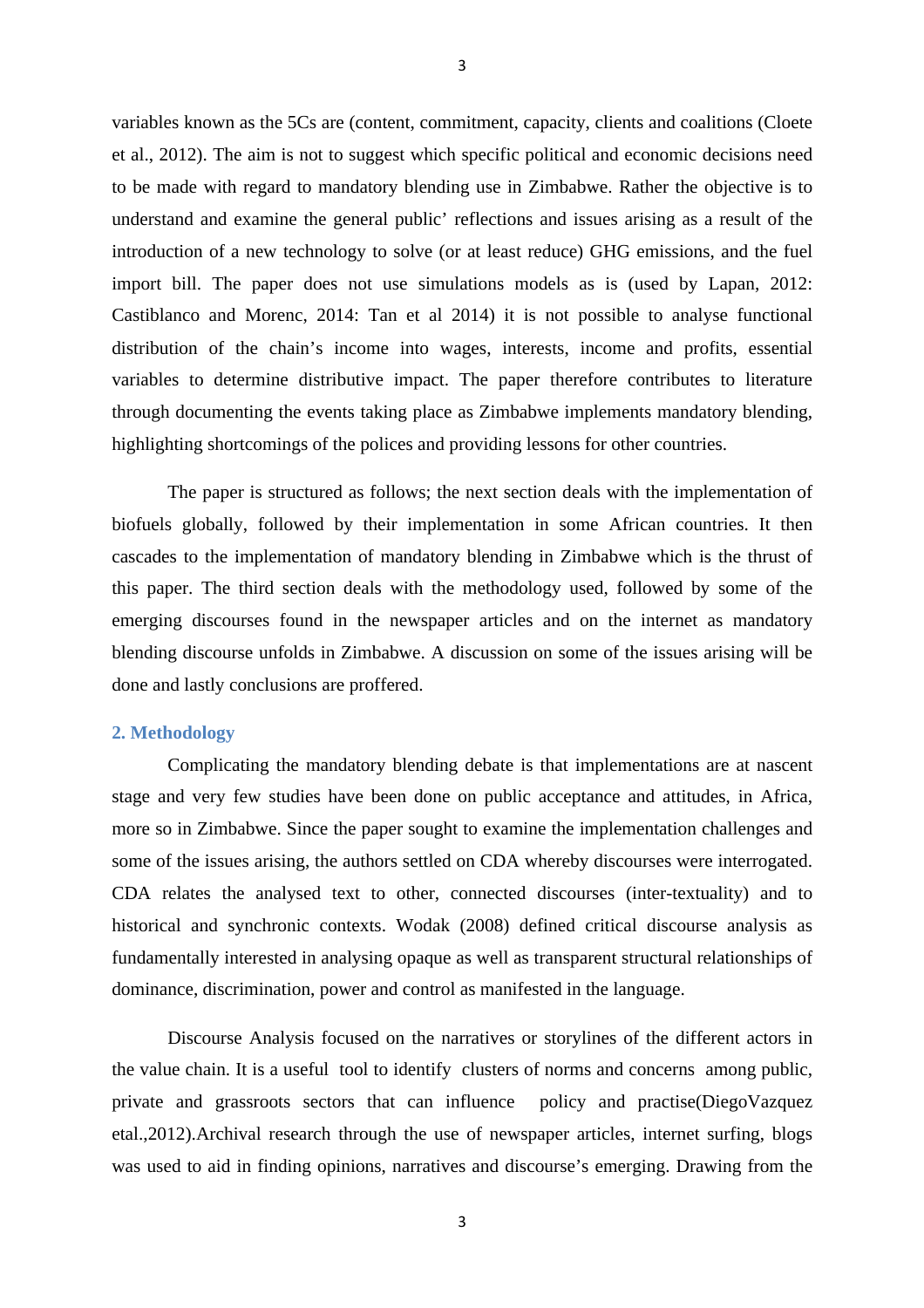narratives, the language and the experiences and that have been taking place in Zimbabwe; the paper complements and contributes to other studies that have been carried out in this discourse. The paper gives rigorous examination to the language, what was said and how it was said. The main findings of the paper are glaring concerns around the impact of the fuel on the consumers, technological risk, and sour relations of distrust between the consumers and the manufactures.

## **3 Situating Biofuel Mandates Internationally**

The lens in which biofuels production and distribution is taking place differ from place to place. United States and Brazil specialises on ethanol production and the European Union (Biodiesel) are currently the major suppliers and the do drive demand for biofuels Polies have been crafted in the countries and they have contributed greatly to this rapid rise in demand. Not to mention that the policies have aided in persuading producers into finding ways to increase production.

For instance in the United States, the 2005 Energy Policy Act imposed an obligation on gasoline/petroleum fuel suppliers to blend ethanol with gasoline. The Renewable Fuel Standard (known as RFS I) required 7.5 billion gallons of renewable fuel to be blended with gasoline annually by 2012 (Environmental Protection Agency, 2010). Corn ethanol is the main renewable fuel in the United States which has enabled the United Sates to achieve its target alongside government support. This has seen production levels increasing five-fold: from approximately 5,000 million litres in 1991 to 25,000 million litres in 2007 (Mol, 2010: 63). In 2007 Unites States raised its mandatory fuel target through the Energy Independence and Security Act (EISA), which was signed into law in December 2007. EISA set the new Renewable Fuel Standard (RFS II) to reach 36 billion gallons by 2022. It divided this amount among different renewable fuels: conventional biofuels from corn; advanced biofuels from sources other than corn starch, including biodiesel from vegetable oils; and cellulosic biofuels, from crop residues like straw, wood waste and chips, and fast growing algae. RFS II commands that, by 2022, corn starch-based biofuels are to make up a maximum of 15 billion gallons; advanced biofuels, 21 billion gallons, of which 16 billion gallons are to come specifically from cellulosic biofuels (Mol, 2010: 63).

Brazil has been called the world's first sustainable biofuels economy due to its government supported production of ethanol from sugarcane and its embrace by the country population. Its regular petrol has an ethanol concentration of between 18-25(E18—E25). It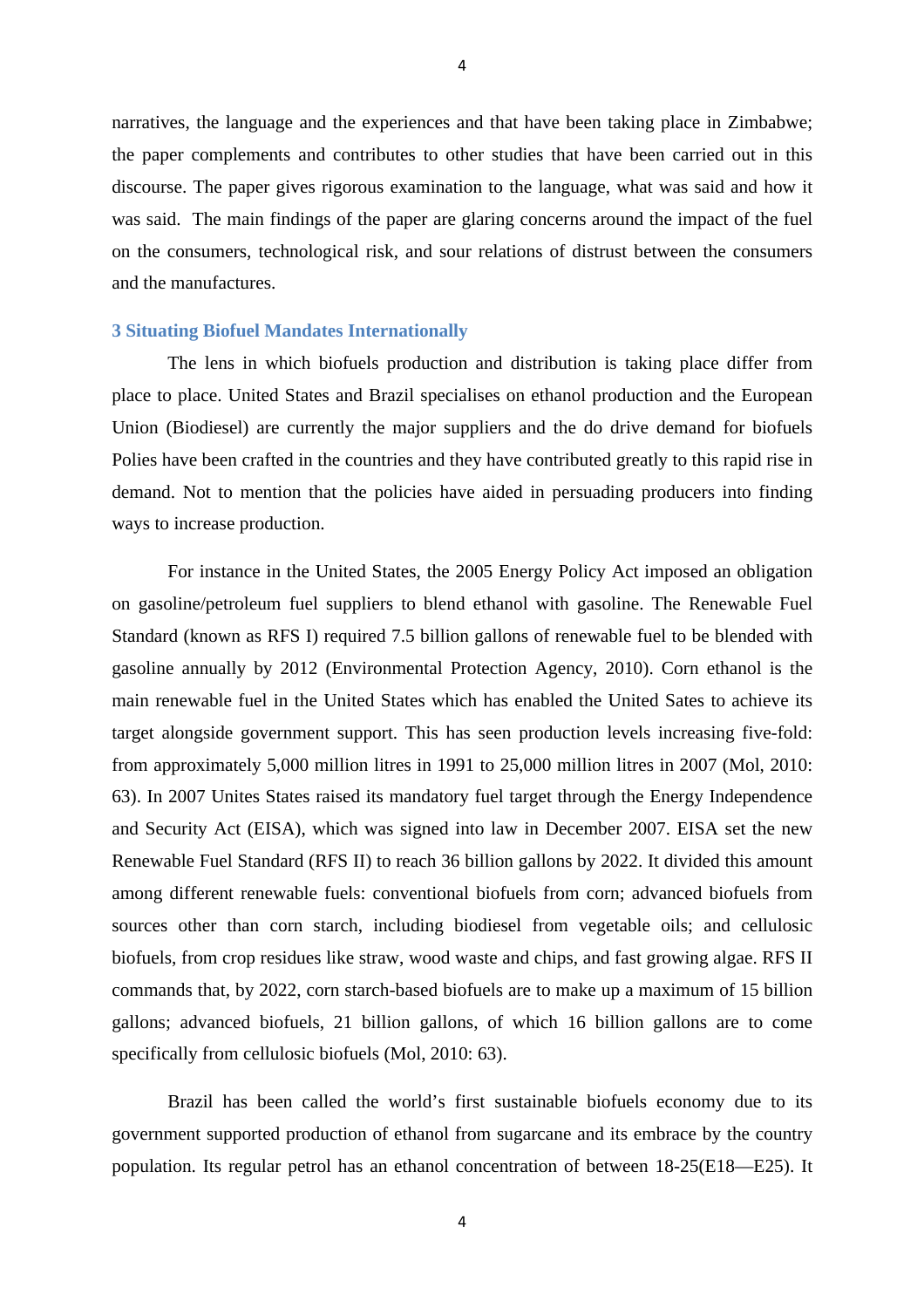also sells E100 hydrated ethanol for flex-fuel vehicles which can run on any concentration of petrol and ethanol (Biofuels International, July/August 2014:42).European Union in 2014 through its renewable energy Directive (RED) has revised its mandate from 10% to 7% of which first generation biofuels should not exceed 6% and 2.5% of the figure should be second generation biofuels.

Hong Kong's Climate Change Strategy and Action Agenda Consultation Document (September 2010) recommends the adoption of a B10 blend and highlights the potential for using waste cooking oils in producing biodiesel locally.  $\frac{1}{1}$  Lux Research report 2014 titled "planning for the long term in Asia Pacific alternative fuel markets" highlights that China and India are set to dominate Asia's alternative fuel markets, driven by challenging mandates,. Indonesia is targeting 20% adoption by 2025; while Malaysia positions itself to be a dominant exporter with 143 million gallons a years in 2015.Biofuels International (July/August 2014) asserts that Ethanol demand is on the rise in China, as a result of the nation's 10% blend mandate, equivalent to 3.3 billion gallons as of 2020.

Khanna et al. (2010), state that the French government combines two instruments to develop biofuels. The first instrument is a tax reduction of the exercise tax fuels (tax cuts are granted for limited quantities after a tender from the European Union level. In addition wholesalers selling petroleum products are subject to another tax gap (TGAP) which they can avoid paying by incorporating biofuels. Tax rates increase over time in line with the increase in the incorporation non-target up to 7%. This measure results in a high penalty for fuel distributors who do not respect the share of biofuels to be incorporated and thus should be considered similar to biofuel mandates. Another advanced country Thailand also use biofuels for their motorists, where a 10% ethanol blend motor fuel has been standard for years. The country adopted E20 in 2008 due to strong demand and sells flex fuel vehicles capable of using E85, though infrastructure for such a high volume is a limiting factor (Biofuels International, July/August, 2014).

The South African Department of Energy (DoE) has published its draft position paper on the South African Biofuels Regulatory Framework, which included the mandatory blending regulations and a pricing framework, in the Government Gazette for public to comment (DoE, 2014). According to the document, the South African government has

<u> 1989 - Jan Samuel Barbara, margaret e</u>

 $1$  Please consult the OEM Statement Summary Chart of the National Biodiesel Board for a non-exhaustive list of selected supporting engine manufacturershttp://www.asb-biodiesel.com/biodiesel2.php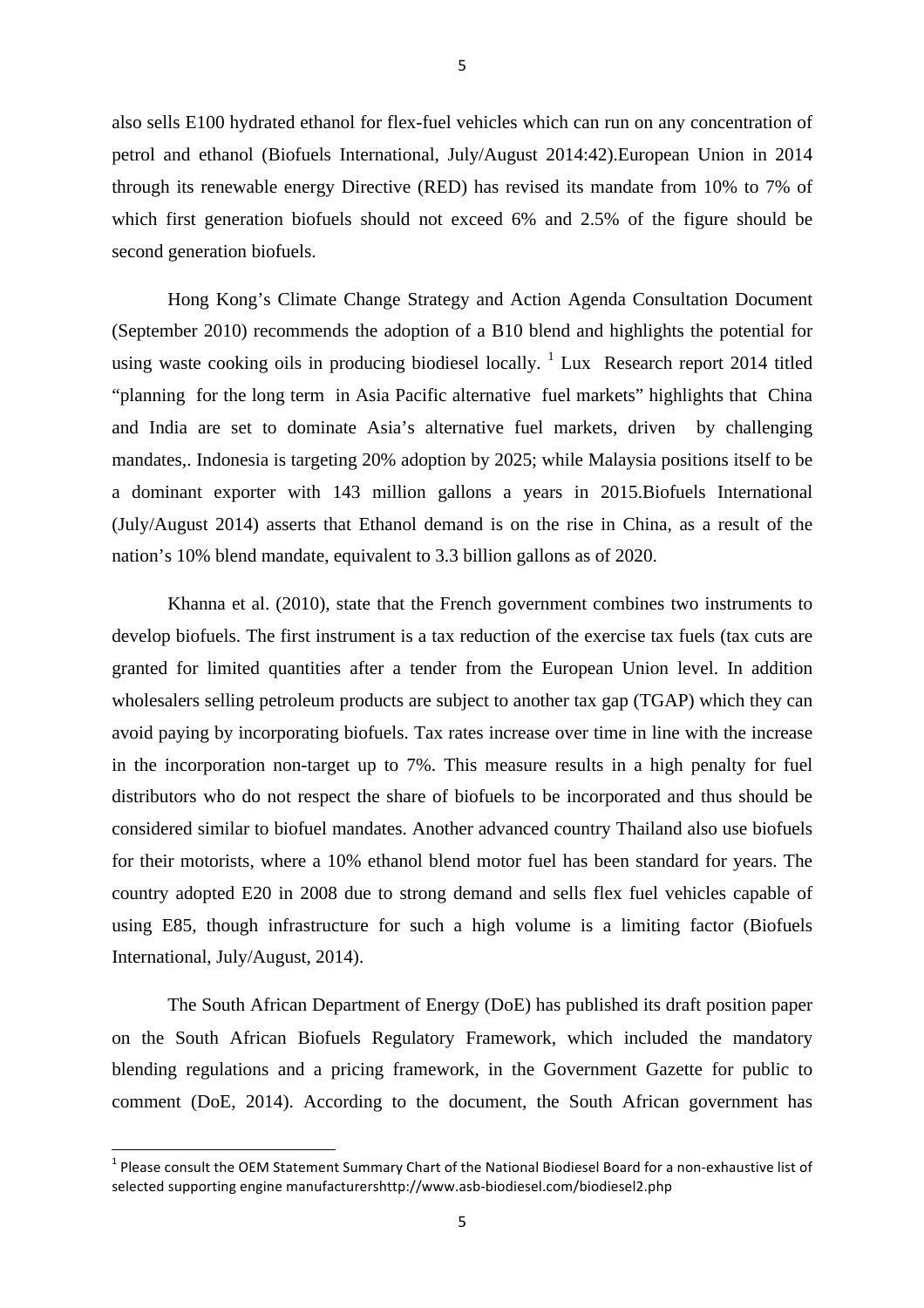identified the biofuels industry as a potential major source of employment and economic development; however, despite the approval of the Biofuels Industrial Strategy in 2007 no single large-scale biofuels industry player has emerged, as was targeted. Mandatory blending regulations in South Africa will be effected as from October 1, 2015.It is expected that mandatory blending targets would increase uptake of all biofuels supplied by licensed biofuels manufacturers, by compelling licensed manufacturers of petroleum products and their wholesaling arms to buy and blend all the biofuels made available by licensed biofuels manufacturers. Similar to trends around the world, with the introduction of mandatory blending, a number of misconceptions, misperceptions and unanswered questions about the biofuels industry arise. Mainly these contestations arise as a result of information asymmetries, lack of informed understanding about the strategic benefits and opportunities of biofuels to South Africa's energy and economic future (Nyamwena –Mukonza et al., 2014).

In Africa, Malawi is the only country that consistently implemented mandatory blending for transport since 1982 (UNDP, 2007). Car users in Malawi use a blend of the conventional fossil fuel and ethanol produced from molasses, the by-product of producing sugar from sugarcane. From 2002 to 2005 ethanol was also used to manufacture gel fuel for domestic cooking applications, but this became later uneconomical for the producers to continue. In Malawi ethanol is also exported to East African Counties and smaller amount to Mozambique, Zambia and Botswana (UNDP, 2007).

Aside to the general successes of Mandatory blending there are also negative challenges that have been experienced by implementing countries. Even though Brazil has been a biofuels goldmine for the best part of half a decade, in 2013 it was mixed as the region goes into transition. Several events happened across the industry in 2013, such as international policy changes, biofuel mandates cuts and economic uncertainty. Subsequently there have been fluctuations in production and consumption. The huge discovery of huge presalt oil reserves off Brazilian shores have presented the industry with a different situation in 2014 than could have been predicted when the market was flourishing a decade ago (Biofuels International, March/April 2014). Exacerbating the challenges are significant weather problems global financial crisis and a recent focus on cheap shale gas in North America along with a proposed slash in the country's 2014 Renewable fuel standard mandates. Slashing mandatory targets in Brazil will result in a possible decrease in exports. Though there are challenges with ethanol blending, the topic has attracted a lot of researchers and some studies have elucidated some critical economic effects.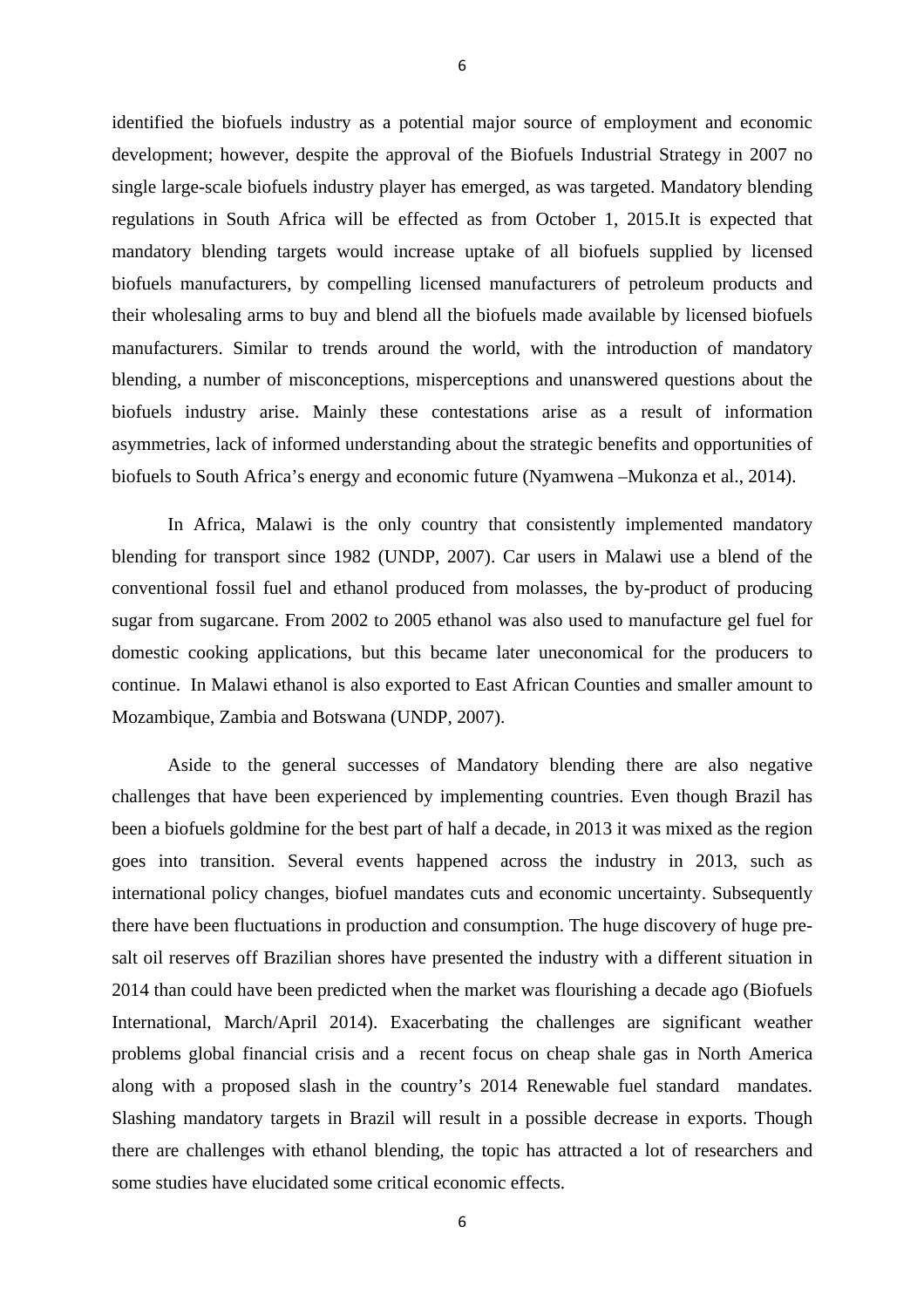De Gorter and Just (2009a) analysed the impact of a biofuel blend mandate on the fuel market. They find that when tax credits are implemented along with the blend mandate, tax credits subsidize fuel consumption instead of biofuels. De Gorter and Just (2009b) also developed a framework to analyse the interaction effects of a biofuel tax credit and a pricecontingent farm subsidy. The annual rectangular deadweight costs which arise because they conclude that ethanol would not be commercially viable without government intervention dwarf in value the traditional triangular deadweight costs of farm subsidies.

Rajagopal et al.(2012) developed a two-region partial equilibrium model of the global market for liquid fuels to analyse different fuel policies based on multiple criteria, including greenhouse gas (GHG) emissions, expenditure of fuel imports, and the impact on fuel consumers and producers. The study found that while ethanol policies may lower gasoline price in the home region, they increase the price of other oil products. A carbon tax increases prices of all fuels. For current sources of ethanol, reduction in GHG emissions due to the substitution of gasoline with ethanol in domestic markets may be dominated by the increase the global emissions because of price effects.

Ferris and Jones (2010) examined the effects of biofuel mandates for food prices in the future sensitivity of these impacts to crude oil prices. The study showed that the effect of the renewable fuels standard (RFS) on food and fuel prices depends on the crude oil prices. Their study found out that high crude oil prices over the period 2010-2017 result in higher ethanol and biodiesel prices and also higher feedstock prices (corn and soya beans) and higher land values. The impact of biofuel mandates on fuel consumption and fuel prices is shown to depend on the supply elasticities of gasoline and biofuels the elasticity of substitution between gasoline and ethanol and the cost of biofuel production. Ando, Khan & Taheripour (2010) showed that the impact of biofuel mandate on GHG emission is ambiguous and decreases as gasoline supply curve becomes more inelastic. While mandates result in higher biofuel production levels particularly cellelusocic biofuels than a carbon tax, they can result in significantly lower welfare levels and higher GHG emissions.

Ando et al. (2012) argues that mandates have a danger of leading to land use changes across the world. Tan et al .(2014) applied the inoperability input-output model (IIM) proposed by Haimes and Jiang (2001) and later enhanced by Santos and Haimes (2004) to assess the economic effects of implementing mandatory biodiesel blending programs in the Philippines. Results show that IIM can provide insight on which economic sectors will be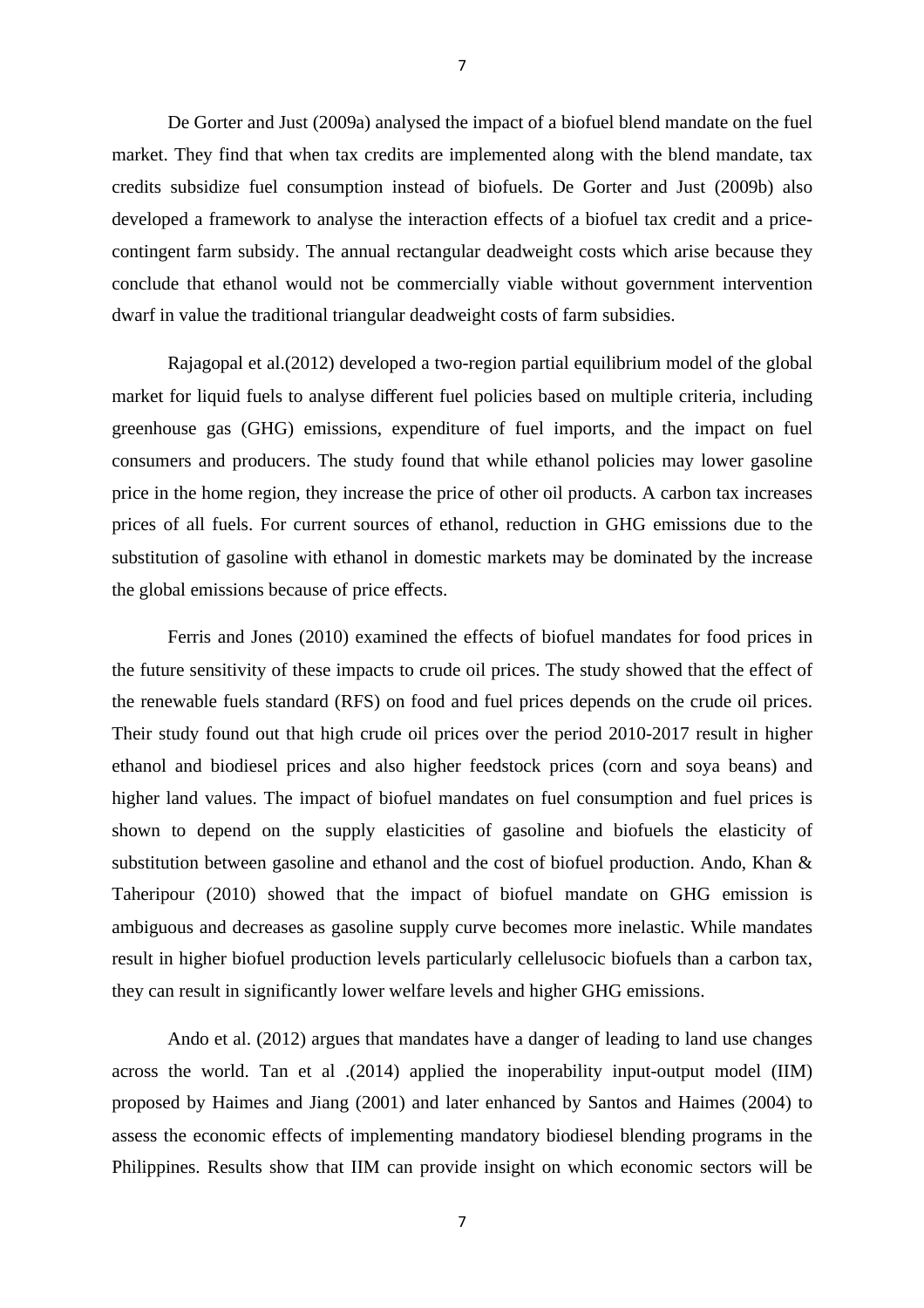most affected by a particular disaster in terms of economic loss or inoperability. These two measures of system vulnerability can be integrated to yield an over-all ranking of the economic sectors using weights. Furthermore, the total economic loss and total inoperability are greater with the implementation of a biofuel policy. Hertel and Beckman (2010) argue that promoting biofuels increases price volatility of agricultural products, which creates problems for macroeconomic management and significant challenges in food security issues of poor countries.

# **4 Mandatory blending in Zimbabwe**

The University of Zimbabwe in August 2012 through the Mechanical Engineering Department carried out a research which indicated that "for more than a decade during the 1980s, all petrol sold in Zimbabwe was ethanol petrol blend, with the ethanol percentage sometimes reaching 20 percent. From the 1970s to the late 90s, ethanol blends in fuel were between 10-15 percent with Zimbabwe's vehicles using blends of up to 25 percent without compatibility issues. Zimbabwe has a draft Biofuels policy crafted in 2007 which states that ethanol production commenced at Triangle limited. Blending with petrol ran from 1980 to 1992 and it was stopped during the severe drought of 1992 that reduced sugarcane production. Production recommenced in 1994, at a lower level which could only support 5% blending levels which were deemed too low for economic viability. In the year 2005 the government revamped the programme and an Ad hoc cabinet committee on import substitution was set up which decided to embark on a National Biofuels Programme. The initial target was to substitute at least 10% of daily consumption of fossil liquid fuels by 2010.

The Zimbabwe Energy Regulatory Authority (ZERA) is a body corporate established in terms of the Energy Regulatory Authority Act [Chapter 13:23] of 2011. ZERA is mandated to regulate the energy sector in Zimbabwe in a fair, transparent, efficient and cost effective manner for the benefit of the consumers and energy suppliers. ZERA derives its mandate from the Energy Regulatory Authority Act [Chapter 13:23] of 2011 as read together with the Electricity Act [Chapter 13:19] of 2002, Petroleum Act [Chapter 13:22] of 2006 and subsequent amendments.

Following the licensing of ethanol producer Green Fuel (Pvt) Ltd, ZERA said the blended fuel complied with quality standards as set by the Standards Association of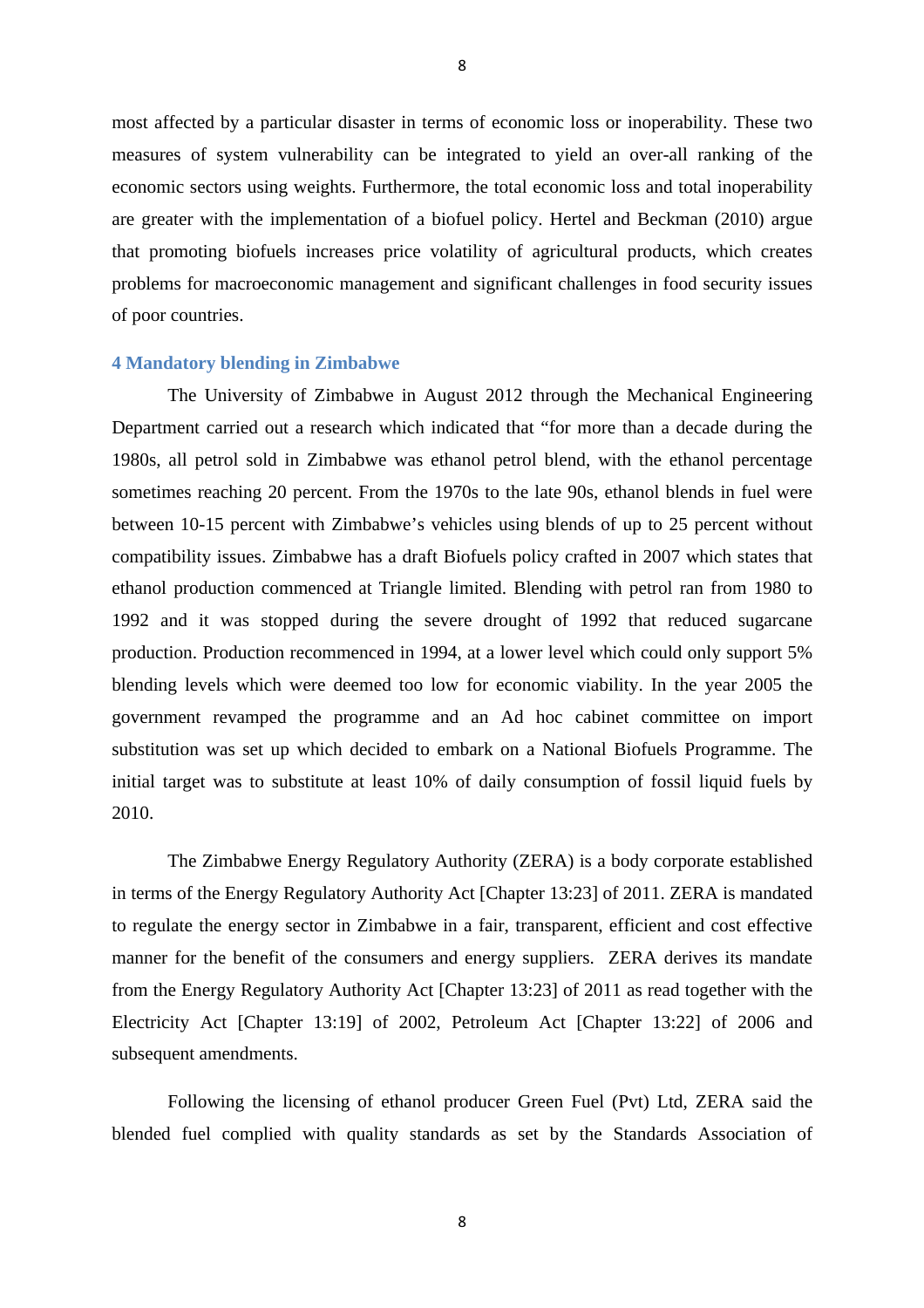Zimbabwe and would not have negative effect on vehicles, amid public fears<sup>2</sup>. As of April 2014 there are 13 centres that are selling E85, with plans to open up new centres throughout the country underway. The price of E85 in Zimbabwe ( which has adopted the US dollar) is costing between \$1.08 and \$1.10 a litre compared to unleaded at \$1.45.The Ministry of Energy and Power Development has announced that it plans to proceed with E20 and is only being held back by limited ethanol supplies<sup>3</sup>.

The regulations laid down by the Government state that diesel or petrol which is sold in all filling stations of Zimbabwe should have specifications set down by the State. This is regarding all the fuels and specifications have to be followed by all suppliers of fuel. As for petrol, the rules and regulations say there should be 15 % of ethanol which is the minimum range which is supposed to be mixed with  $85\%$  petrol<sup>4</sup>. ZERA is responsible for inspecting all the service stations, garages and all in the fuel industries or those dealing with jet A1 used in aeroplanes. These are supervised by ZERA to ensure that the suppliers are following the set down regulations. ZERA has a committee which goes round the filling stations inspecting the fuel to see if it is according to the specifications.

The introduction and implementation of mandatory blending in Zimbabwe has also spurred debates in parliament, as members of parliament seek clarification from the Minister and the deputy minister responsible. One of the major questions which were asked in parliament was, "*Can you clarify the policy on ethanol blending. We hear so many conflicting reports whether it is now E15, E20 etc. Where are we going? What is the exact position regarding this?* The deputy minister in response said",

# *THE DEPUTY MINISTER OF ENERGY AND POWER DEVELOPMENT (ENG: MUTEZO):*

*"As we are all aware, the legislation to do with ethanol blending passed through both Houses of Parliament. It is indeed law that we are required to do mandatory blending. All vehicles that use petrol in Zimbabwe are required to use mandatory blended fuel which currently is at 15% and as already been indicated will go to 20%.Our expectation as Government and the Ministry in particular, is that vehicle importers and manufactures will work within the law, which means they should start bringing in vehicles that are able to use the legally available blended fuel. Of course, we are in discussion with the vehicle* 

<sup>&</sup>lt;sup>2</sup> www.zera.co.zw/index\_htm.../10.%20ZERA%20TD%20presentation

 $^3$ Zimbabwe: Ethanol Blending Cuts Fuel Import Bill By U.S.\$20 Million ,

http://allafrica.com/stories/201401020317.html

 $4$  Zimbabwe: Mandatory Blending the Way to Go http://allafrica.com/stories/201310160364.html,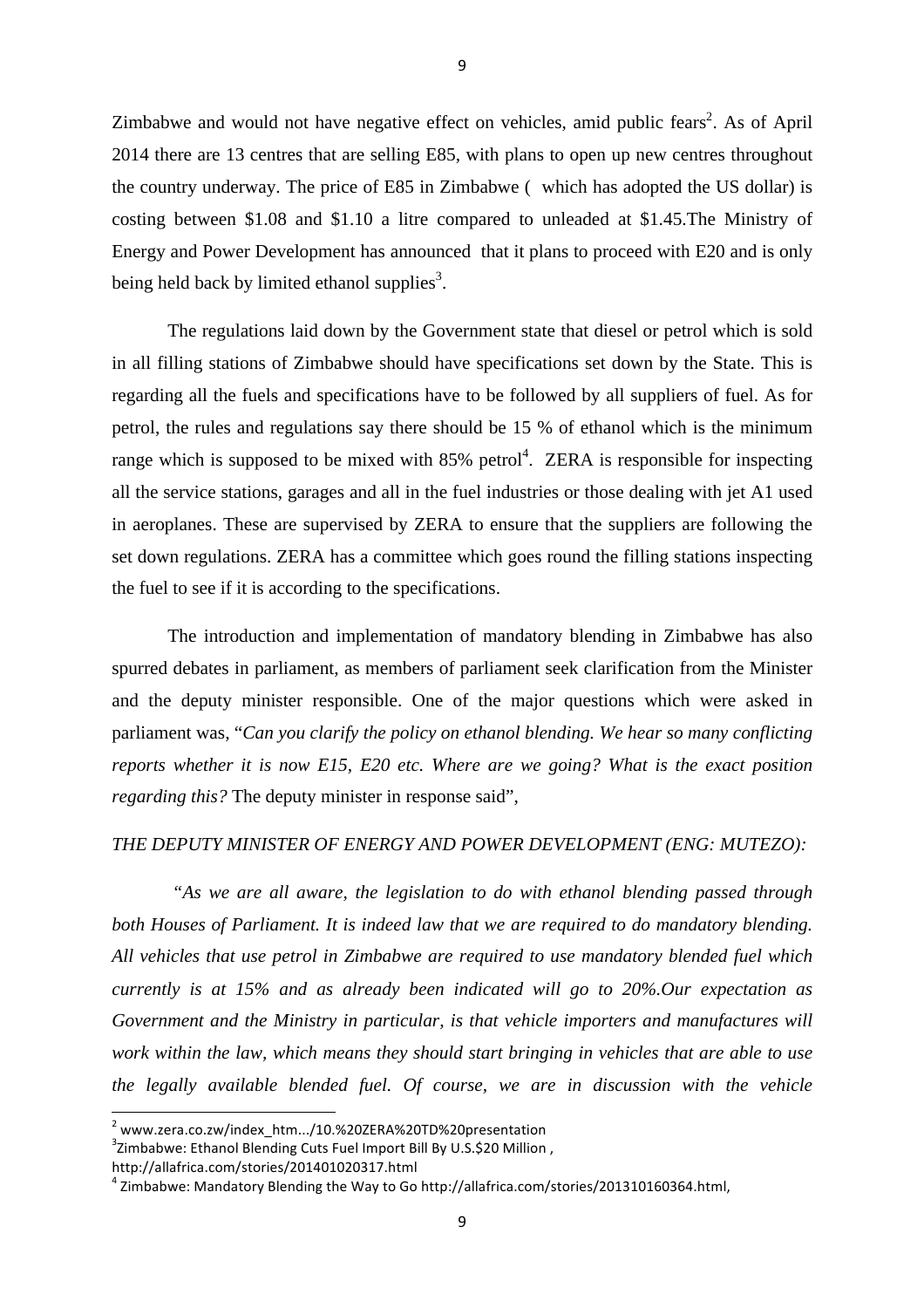*manufactures as well as the dealers to ensure that they understand the position and that they will be able to comply. Madam President, …*" 5 .

In another development as the implementation of mandatory blending evolves in Zimbabwe, it was challenged in the constitutional court. Below is an insert from the New Zimbabwe, 26, December 2013 highlighting the story as it was reported<sup>6</sup>.

"*The mandatory blending of petrol with ethanol to levels beyond E10 has been challenged at the Constitutional Court, it has emerged. A Zimbabwean citizen, Tabani Mpofu, has taken the Zimbabwe Energy Regulatory Authority (Zera), Energy and Power Development minister Dzikamai Mavhaire and Green Fuels to court over the issue. Green Fuel is the company which pressed for mandatory blending after establishing a \$600 million ethanol plant and supporting cane production plantations in the eastern Manicaland province.."*

One of the Ministers responsible for information in response to this challenge launched a scathing attack on the policy alluding to the fact that the government had erred in effecting it<sup>7</sup>.

"*Sometimes when policies are made, it's because certain powerful interests are influencing that policy and the powerful interests are not always political, sometimes they are the business ones which will be seeking an advantage over others through their connections with policy makers and so forth," "Sometimes it's because at the material time, when the policy is made, people might be pre-occupied with other things… and allow a funny policy to be made and hope to come back to rule again and then take care of the policy, Sometimes there are genuine circumstances where the information is incomplete, and the information becomes complete as the policy is being implemented. Policy implementation is policy making, because you can refine now that you see what is happening. "On the basis of what you say, and using the reasonable person standard, it (mandatory blending) doesn't sound right. It can only happen in a country where people don't even make cars".*

  $5$  See parliamentary debates on the

<sup>&</sup>lt;sup>6</sup> See Petrol blending challenged in court,December 27 2013 https://www.newsday.co.zw/2013/12/27/petrolblending-challenged-court/,.Also Zim: Politics fuels blending case,(7 February 2014)

http://mg.co.za/article/2014-02-07-00-politics-fuels-blending-case<br> $7$  Moyo said there is need for a relook at the mandatory blending policy, see Moyo urges second look at mandatory blending, 28 November 2013. http://www.newzimbabwe.com/news-13282-Moyo+urges+review+of+mandatory+blending/news.aspx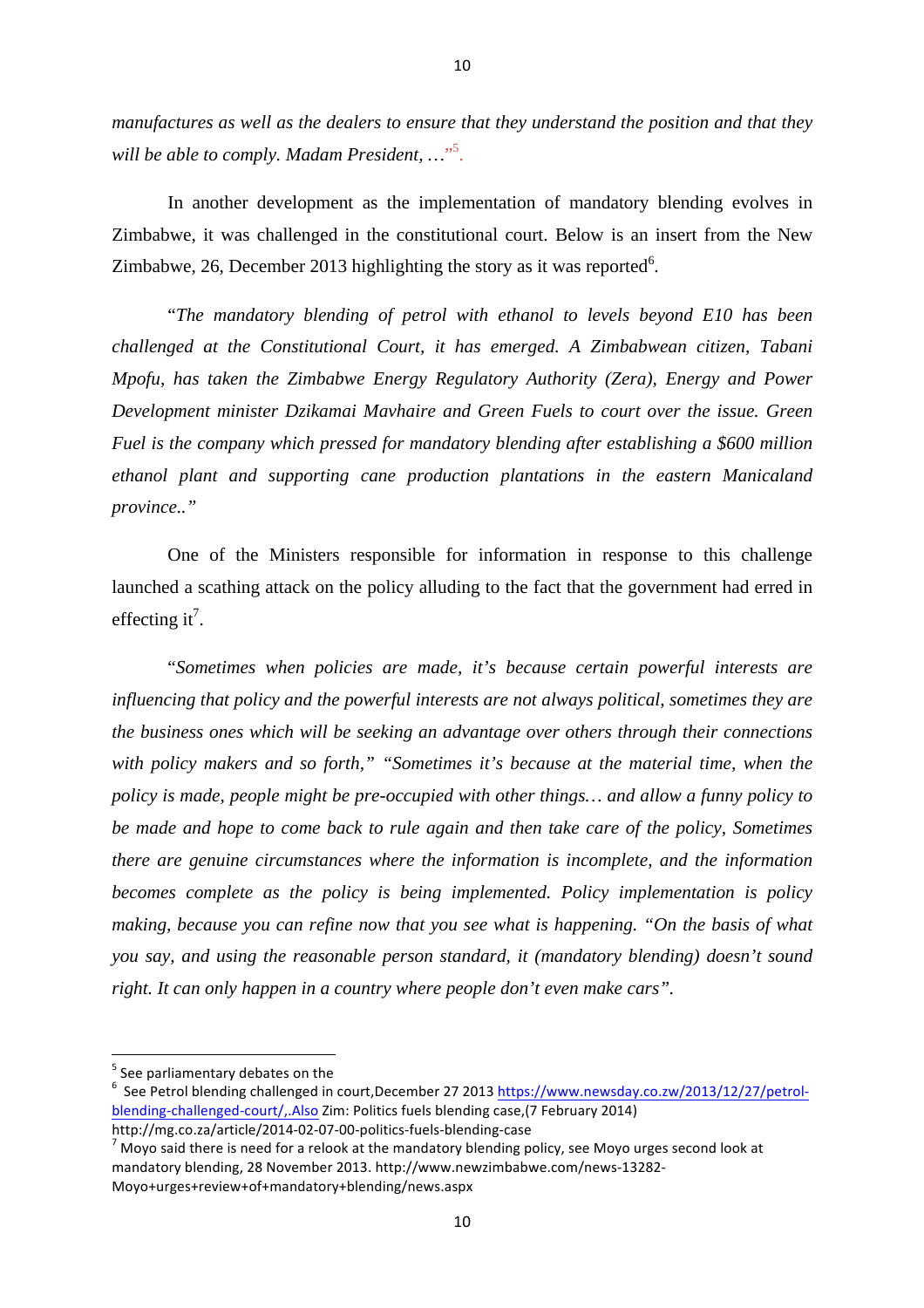The benefits of mandatory blending therefore are not clearly defined to the consumer. In other words people need solid proof of the real benefits of switching choices. The corporate model is superb but a few markers were overlooked in the zeal to give the market cheaper fuel that saves the environment by a lower carbon footprint.The Employers' Confederation of Zimbabwe has also contributed to the debate on implementation challenges, citing the need for government to engage stakeholders and enabling the right to choose.

Green fuel the country's sole ethanol producing company has been on record, explaining that all vehicle models are compatible with a 10 per cent mix of anhydrous ethanol and unleaded petrol, provided that they have installed a flexi-fuel upgrade kit. However, Manufactures say that the percentage should not be above 10 percent. Nissan owners are reporting that the mandatory E15 blend could damage their cars. The car manufacturers and assemblers have allegedly warned that they would not honour warranties for vehicles because they could be affected by the fuel, which they deemed harmful to certain models.

"*Nissan vehicles are designed to take a maximum 10 per cent ethanol blended gasoline only. If this percentage is exceeded, Nissan products will have to have most fuel injection components changed and various rubber components installed into the fuel systems redesigned to cater for a higher ethanol blend*."8

In response the Green fuel Pvt Ltd Public Relations Officer said, "Vehicles could either be already flexi fuel from the manufacturer or needed to be fitted with a fuel upgrade kit to enable them to run on the blend". In addition Green Fuel alleges that more than 3,500 vehicles in Harare were currently using 85 per cent anhydrous ethanol (E85) blended with unleaded petrol. According to Green fuel public relations officer (2013) these vehicles are running without problems, therefore there is need for motorists to approach service stations with E85 to get detailed information on flexi-fuel kits as mandatory blending is here to stay and there are indications that percentage mix is going to increase.

Willowvale Mazda Motor Industries managing director Engineer Dawson Mareya said "E15 was not compatible with Mazda cars and might result in engine malfunction". Croco Motors which supplied legislators with all-terrain vehicles have gone further and even suggested which garages the representatives are supposed to fuel their cars.

<u> 1989 - Jan Samuel Barbara, margaret e</u>

 $^8$  See for more on the fears of Nissanhttp://www.thezimbabwean.co/life/environment/70032/green-fuelexplains-ethanol-blend.html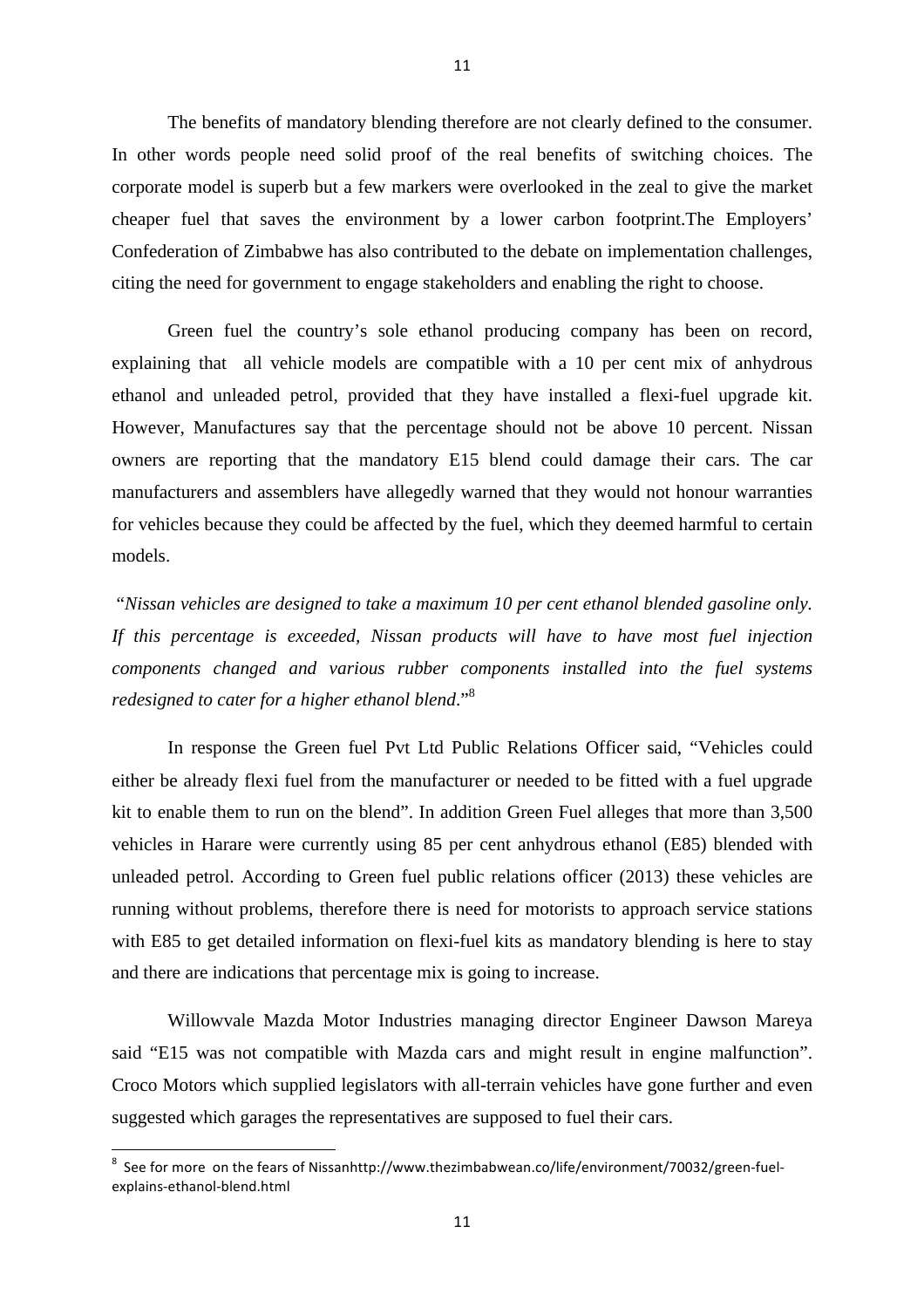Nevertheless as the government continues to increase the percentage, there has been no attempt to offer an alternative to the technical submissions made by Nissan or to shed light on what technical advice the Government is relying on. The government refuses to engage all the stakeholders on the way forward regarding mandatory blending. Interestingly an analogy has been provided by government officials referring to those who are opposing as young and childish, as they cannot remember that the country once used up to E25. The Minister of Energy further said "country's thrust and economy was not determined by a few people who own Mercedes-Benz cars, it is determined by how we benefit as a country. Firstly, there is employment creation, saving money lost through importation of fuel, reducing price of fuel and generating power."

Thus numerous issues have arisen with the commencement of mandatory blending in Zimbabwe. The next section therefore examines the cross cutting issues from the implementation of mandatory blending in Zimbabwe.

# **5 Issues arising with the introduction of mandatory blending**

#### **5.1. Efficiency or monopoly**

Green fuel Pty Ltd in Zimbabwe is the sole supplier of ethanol blended fuel, therefore allowing it to monopolise the industry. However, while Green fuel at the moment enjoy monopoly, it is important that for it to achieve efficiency and sustainability, lack of support for continued ethanol innovation and use could destroy the installed capacity that has been established having both negative impacts on the industry and on the economy as a whole.

A simple scenario which could be derived from the monopoly Green fuel is enjoying is as follows, for instance if the government introduces 20 percent mandatory blending and Green Fuel similarly runs out of the devices in question. Will all vehicles have to be parked until Green Fuel comes up with a plan? In addition, Green Fuel has not actually proven its claims by successful modifying a broad range of vehicles. This scenario poses serious challenges to the industry and to the economy as a whole.

Besides the Green fuel exercising monopoly, the country risk having the effects of monoculture, as the company continues to expand its hectarage and growing the same crop year after year. To reduce the risk, it is a prerequisite to look beyond large scale mono-culture oriented production models for growing certain biofuel feedstock. Empirical evidence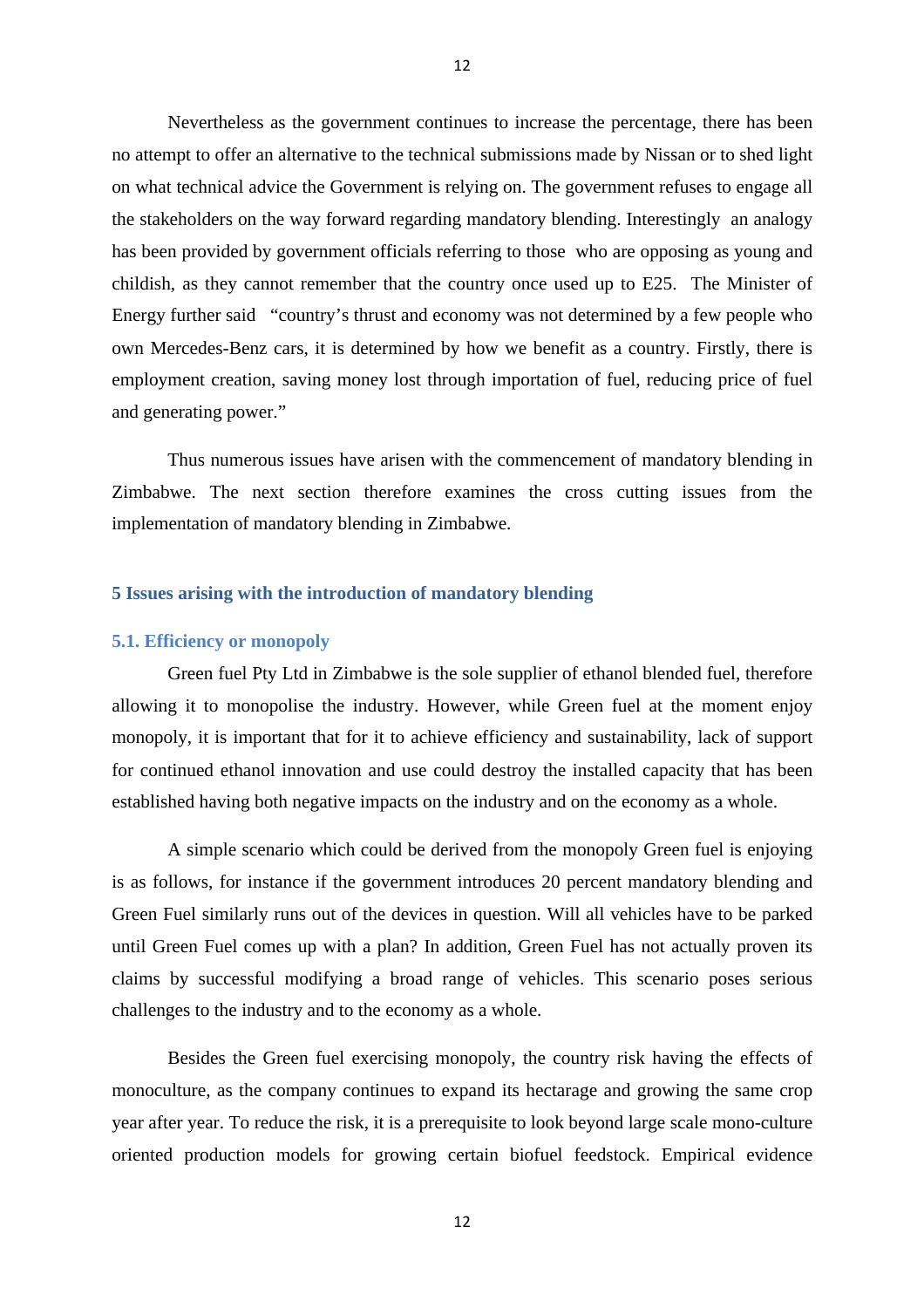suggests that small scale farmers will stand to benefit from crop based fuel if production, marketing and distribution networks are designed appropriately and if they are able to adopt an out-grower type (Andt et al., 2008).

# **5.2 Violation of consumer rights to choose/ stakeholder engagement**

Car user deserves the right to choose. According to section (4) Chapter (4) of the COPAC draft constitution covers the Declaration of Rights which spells out the fundamental rights and liberties that every Zimbabwean is entitled to. Under political rights, Zimbabweans have the right to make their choices freely. Property rights are enshrined in this chapter as well as the right to agricultural land and freedom from arbitrary eviction. Every Zimbabwean has the right to an environment that is not harmful to their health. So the implementation of mandatory blending in Zimbabwe violates this right, and there is need to relook at the policy and address these concerns.

# **5.3 Infrastructure**

Increase in biofuel mandate pose huge challenges to the infrastructure needed across all stages of the supply chain from the crop production, feedstock harvesting, and storage transport and processing to biofuel production and use (Kang et al., 2007). It is now incumbent upon the Government to ensure that more blending facilities are set up countrywide to ensure that the product is readily available at different centres besides Feruka in Mutare and at the National Oil Infrastructure Company of Zimbabwe in Msasa. An immediate challenge that needs to be addressed is how to get the supplies to the southern parts of the country and such a facility should ideally be set up in Bulawayo (which is the second capital city of Zimbabwe).

#### **5.4 Logistics**

According to Khanna et al. (2010) expansion of biofuels imposes logistical challenges for the design, capacity and location of bio-refineries. Decisions about the location and biorefineries are expected to depend on the trade-offs between large facilities that take advantages of economies of scale and decentralized between networked production nodes closer to producers of feedstock, consumers of the biofuels and consumers of the coproducts from bio refineries..

It is integral that institutions in Zimbabwe carry out a spatial and temporary analysis of the factors that influence the location of refineries and their development over time to cost effectively meet the goals of mandatory blending. Such a study is fundamental and imminent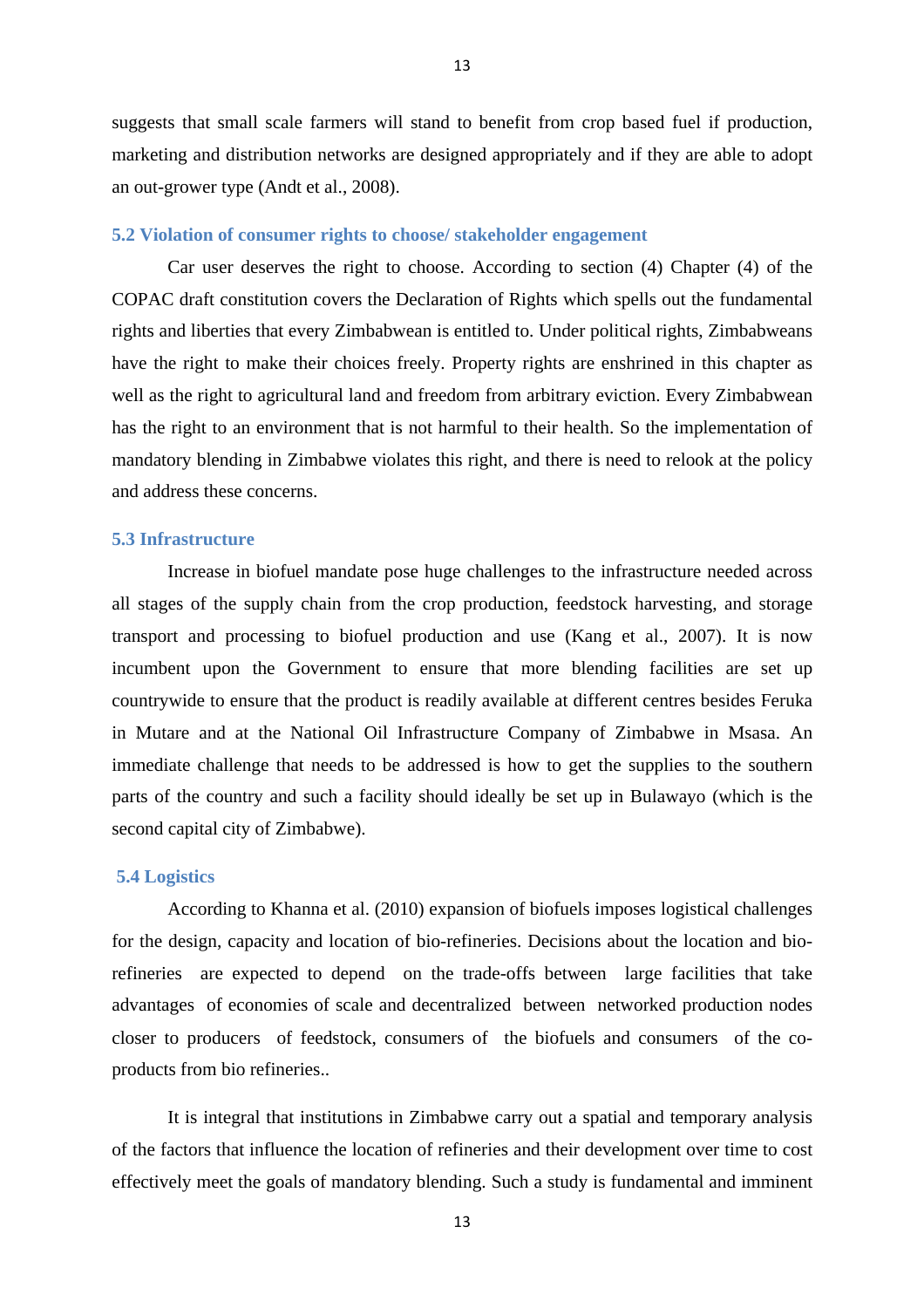for the success of biofuel mandates in Zimbabwe, and research shows that with the introduction of mandatory blending in Zimbabwe, no serious study had been taken to identify these compounding factors affecting the smooth run of mandatory blending.

14

Nyamwena-Mukonza (2014) contends that in Zimbabwe, biofuels are a noble project, however they have been met with sckeptism in some quarters and also politics has meddled within the projects rendering them as inefficient and unfruitful. Nonetheless, with the right socio-political environment there are advantageous. Change within the consumers and the fuel supply industries can be difficult but it is important that all stakeholders work together to ensure that alternative fuels are fully compatible with existing technologies and infrastructure, handling or engine use. What this means is that the Standards Association of Zimbabwe and other stakeholders must carefully adapt fuels standards to allow for, higher blending ratios within the existing infrastructure and end--use vehicle. Collaborative work is essential for the success of the biofuels in Zimbabwe.

# **5.5 Welfare and equity implications of mandatory blending**

Introduction of mandatory blending for the right reasons is laudable and commendable, but it needs a working economy. The economics of supply and demand are at work. Continuous supply of feedstock is fundamental and cannot be underestimated in the long run .The right attitude by consumers and aggregate demand is desirable. Confederation of Zimbabwe Industries -CZI (2013) reports that a number of factors affect business in Zimbabwe among them policy instability , corruption , power cuts , electricity charges , access to financing , domestic demand , public sector bureaucracy ,Environmental Management Agency (EMA) requirements, interest rates, exchange rate, insufficient capacity to innovate, ageing equipment, competition from imports, cash shortages, bank system instability. The factors identified have a great contribution in the success/failure of the implementation of mandatory blending, as well as the welfare economics of biofuels.

Given these ambitious targets and government policy geared to implement them, it is important to have a clear understanding of the welfare implications of policies that impact biofuels production (Cui, Lapan& Cooper, 2010). They found out that, if policy is constrained, for example by international obligations, they find that a fuel tax and an ethanol subsidy can be welfare enhancing. They also find that an ethanol mandate is likely to welfaredominate an ethanol subsidy. The results were also confirmed by a study by Lapan et al. (2012) when they find out that biofuels mandates are equivalent to a combination of fuel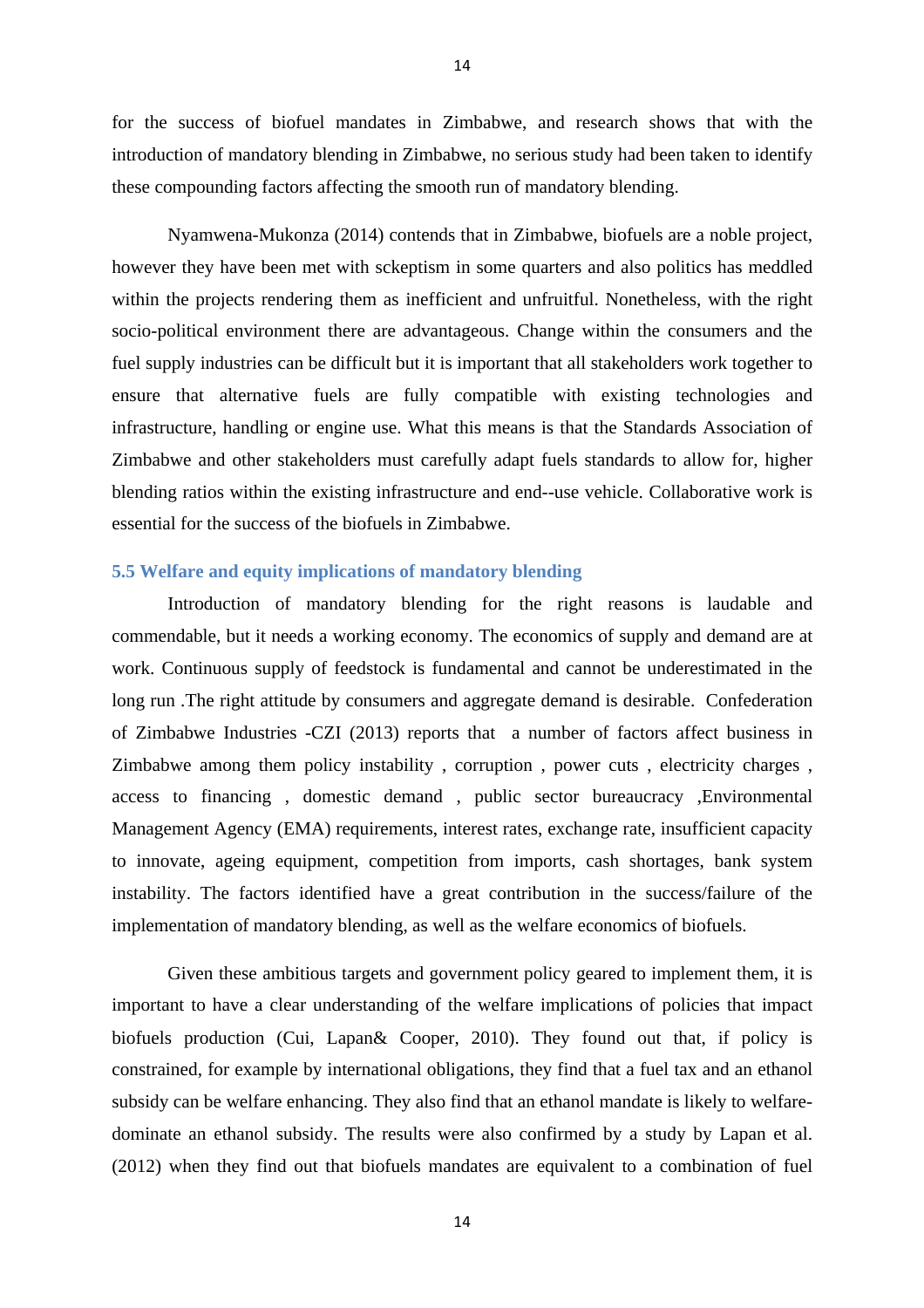taxes and biofuels subsidies that are revenue neutral. From a welfare perspective, they showed that biofuels mandates dominate biofuels subsidies, and that combining fuel taxes with mandates would be welfare enhancing.

Biofuels in Africa are smallholder-centred with the main aim to encourage diversification and consequently improve livelihood. However, current macro-economic assessments of the impacts of biofuel expansion in increasing welfare especially to the small scale farmers are not well represented in literature (INCRISAT, 2007). This makes it difficult to predict net welfare benefit that biofuel production may have on job creation and decreasing fuel import bills .Further research is needed in this regard which examine linkages between production, consumption and trade-offs between food and energy (Andt et al.,2008).

Uncertainty of market demand reduces the incentives for producers of cellulosic and other advanced fuels to invest in production processes that would scale-up these fuels' production and presumably lower their costs. Raising capital for these investments would be significantly easier if commercialization efforts benefited from purchase agreements that would ensure market uptake, but no organization is willing to commit at the current market cost.

It is therefore important to understand when a mandate is binding or when the consumption subsidy determines the market price for ethanol. Keeping with standard economic theory, consumers of fuel (a blend of ethanol and gasoline) obtain utility from the number of kilometres travelled. The maximum price that consumers are willing to pay for ethanol is *l times the consumer price of gasoline, l (PG þ t), where PG is the market price of gasoline.* If the ethanol price is above this, consumers could purchase the same distance travelled by using gasoline exclusively. In the absence of other policies, market forces will render the price of a mile using ethanol and the price of a mile using gasoline to be equal. However, when the mandate is binding, the wholesale price of ethanol will be determined by the point on the ethanol supply curve that corresponds to the required level of production.

The implementation of mandatory blending in Zimbabwe has been marred with the emergence of distributional consequences that are mainly power-related, which are not accepted by the majority of population, also resource access problems (land). In addition, skewed incomes distributions emerge which have raised concern with regard to their importance.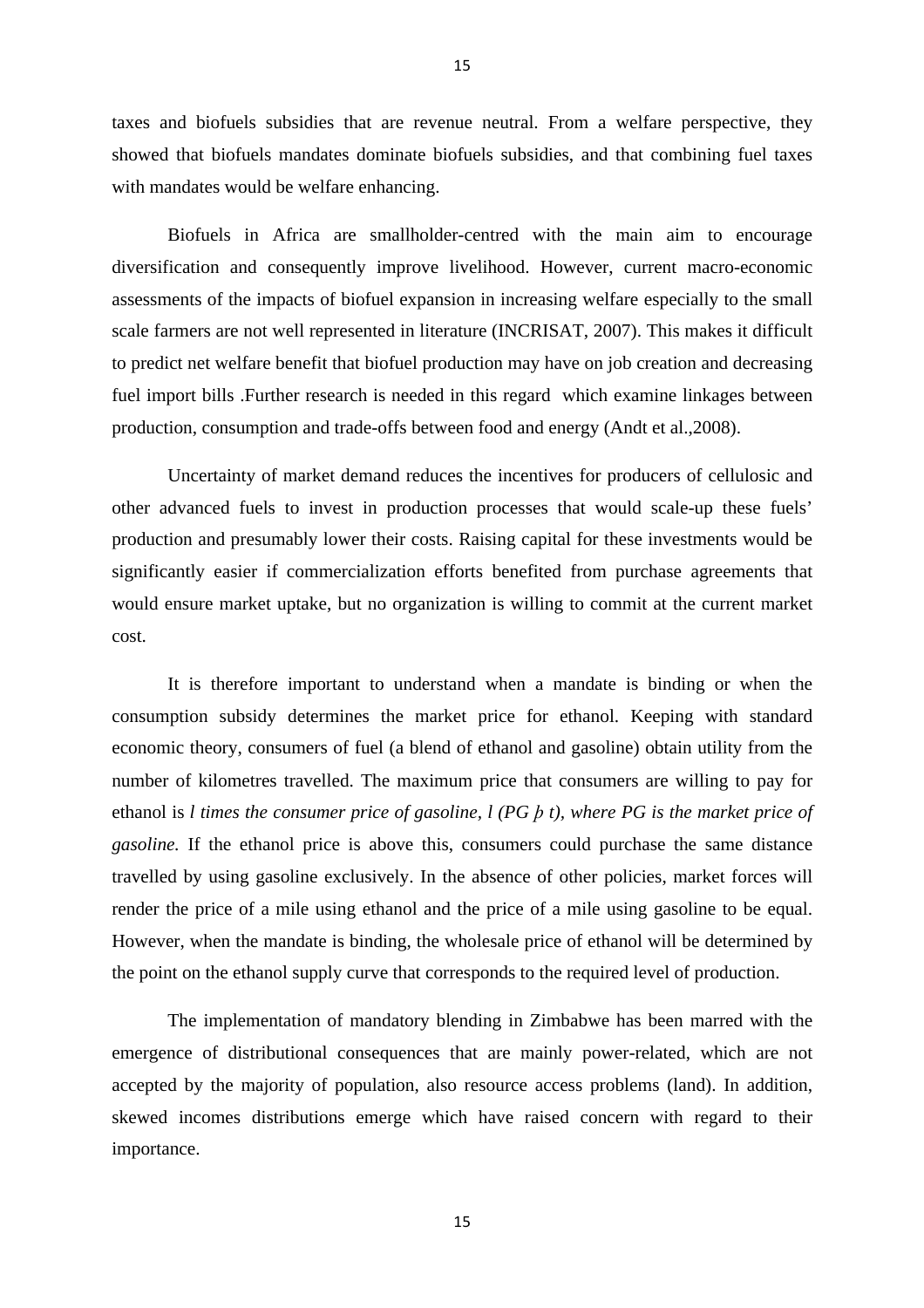# **5. 6 Policy reassessment**

Between the years 2005 and 2011 the global market value for biofuels increased from US\$15.7 billion to US\$83 billion a five times increment and Biofuels policies have been the catalyst for this increment. These policies have been formulated such that they support the production and utilisation of the biofuels (Pires & Schechtman, 2009). Fontes (2010) further emphasises on the need to have such biofuel policies and also states that energy industry leaders and policy makers must understand that supporting such policies would help to develop a marketplace on a regional basis.

16

The role of policy support to domestic biofuels sectors in the form of tax credits, subsidies, and tariffs against imported ethanol (for the United States and the European Union) remains a concern for key stakeholders. Countries display different social preferences in handling the delicate issue of food–fuel links depending on the local dynamics of agricultural demand and supply. In Brazil, the flexibility of sugar-ethanol mills allows producers to shift easily between ethanol and sugar production based on prevailing market conditions for food (sugar) and fuel (ethanol/gasoline) and provides them with constant, year-round outputs in their supply chain.

Green Fuel Pvt Ltd in Zimbabwe has said it will freely install devices that will allow all vehicles to run on E20. All this is admirable but questions remain when. In February the country suffered ethanol shortages after Green Fuel ran into trouble raising supply challenges in the future.

In light of the challenges and problems biofuels mandates have posed, it is expected that producers are waiting for legislative clarity and policy clarity. If the Zimbabwean government can resolve its internal disputes and return to a consistent and stable policy framework that will support the economic and environment conducive for production and use of liquid fuels , then growth becomes inevitable. If not properly implemented and with no stakeholder engagement, and market demand then biofuels will continue to develop in other countries.

Biofuels International (July/ August 2014) reckons that the unfortunate part of the biofuel debate is that those who are opposing biofuels are not grasping the latest science regarding biofuel production and capacity, they are inexplicitly locked into a do nothing position that politically favours the status quo reliance on fossil fuels.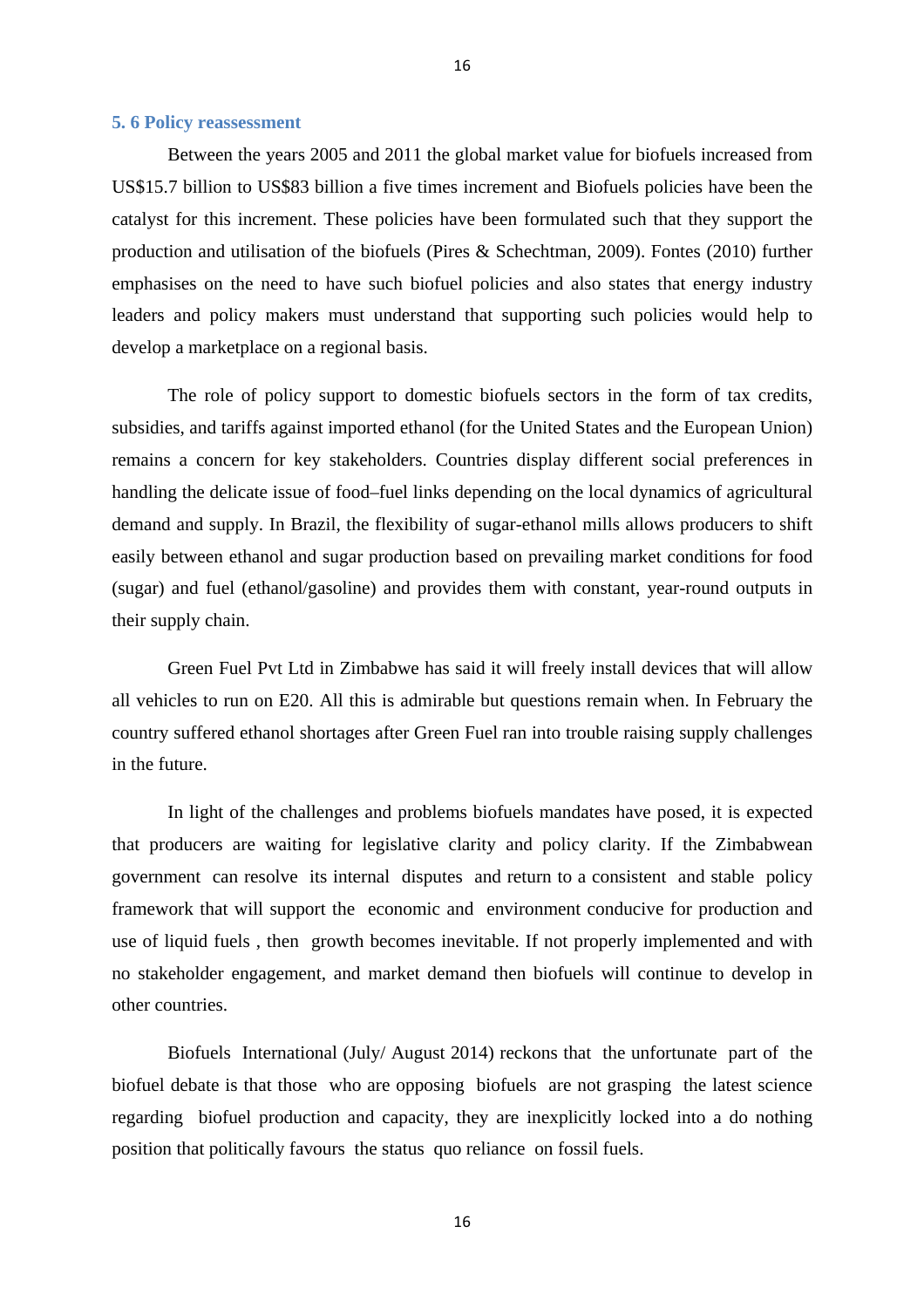From the successes coming from US, Brazil (ethanol and Biodiesel) biofuels have a promising future. The Zimbabwean community will benefit greatly from an open and transparent review of the mandatory blending policy and biofuel policy before jumping to a panicked conclusion that leads then in the exact opposite direction and sound policy.

Lessons learnt from other implementing countries affirm the need to combine mandatory blending with other instruments, like tax reduction for biofuels and if possible mandatory blending can be done on voluntary basis. It has become imperative that the policy should also address the subject of second generation biofuels and its implementation. Biofuels International (July/August 2014) states that second generation biofuels offer great advantages over first generation biofuels. Instead of competing with the food supply, it consumes agricultural wastes or crops specifically grown for energy .Oikonomou et al.(2010) posits that policy instruments are designed and implemented in an already policy crowded environment, interactions between them are taking place. These interactions can take different forms and shapes and are considered as complementary, if they carry over positive impacts on the policy mix, or overlapping if they reduce the overall effects that each instrument stand-alone could generate in the market in achieving their objectives.

When looking at the issue of policy reassessment it is important for the government to include some of the environmental concerns that have been raised by pressure groups in Zimbabwe. Environmental standards have become a necessity when mandatory blending targets are imposed and therefore should be considered. Mandatory blending in US and European Union is environmentally driven by environmental standards. Clause 14 states that the `main purpose' of mandatory national targets is `to provide certainty for investors and to encourage continuous development of technologies which generate energy from all types of renewable sources.

# **6 Conclusion**

A bio-based economy is multifaceted, and more often than not, there is need for navigational guide to understand it .After all it's a transitional period, it is bound to have its ups and downs and the Biofuels industry in Zimbabwe is no exception. It has already witnessed hype, doubt and partial paralysis, political twist and turns and broken promises and shining horizons. Fortunately or unfortunately the forefront of this are the twist and turns by the government and doubt by the consumers and the manufactures of cars. Ethanol

17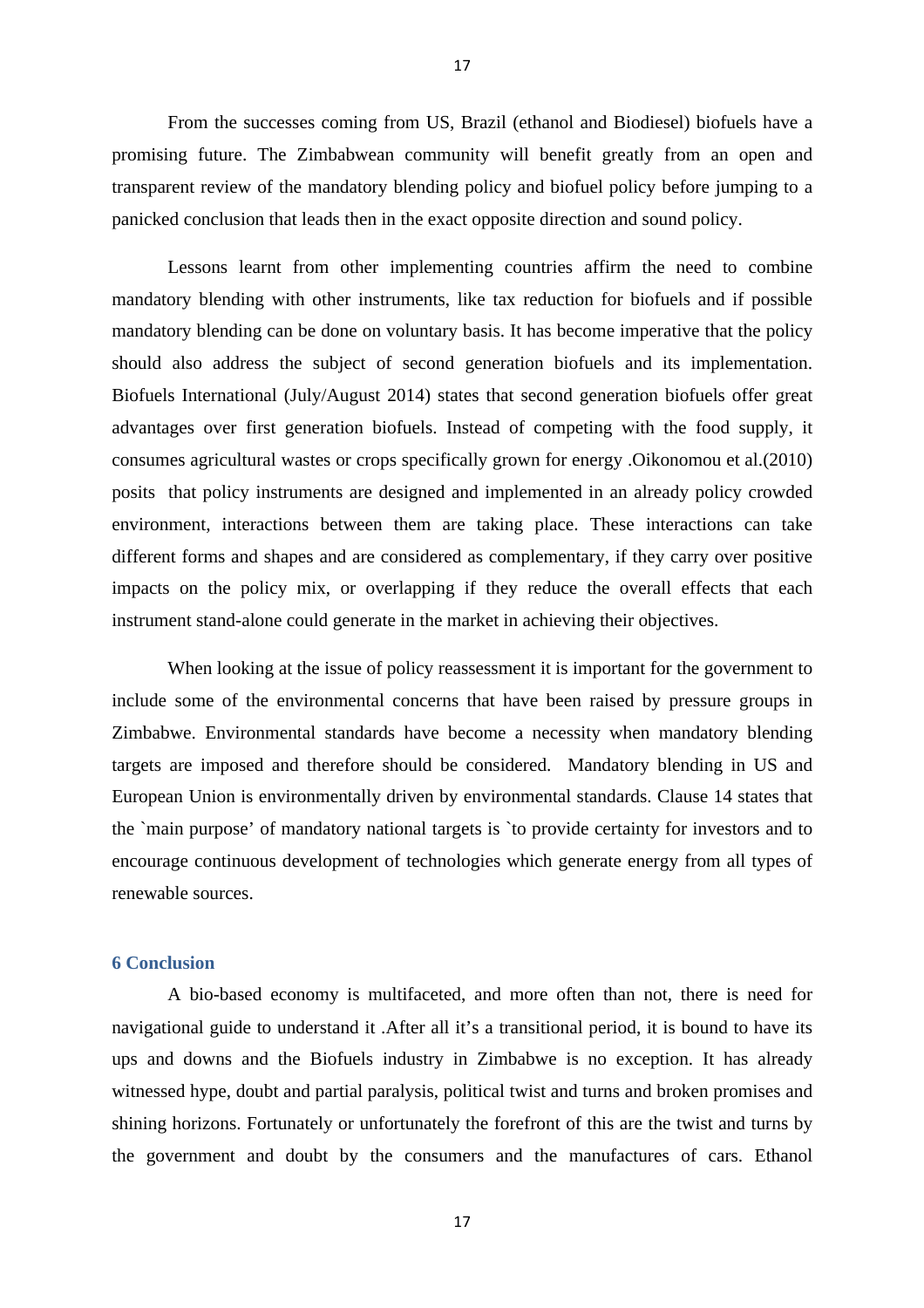production because it is relatively easy to produce and inexpensive, it has proven itself to be mainstream fuel with established success in the US where a 10% blend currently is the standard and in Brazil where ethanol provides more than 40% of the country transportation fuel. Biofuel mandates are raising concern about cost competitiveness against fossil fuels. A biofuel blend mandate may increase or decrease consumer fuel prices with endogenous oil prices, depending on relative supply elasticity's.

Scholarly literature concludes that Biofuels should be considered as an option in a portfolio of renewable energy technologies to address climate change and reduce dependence on fossil fuels. Ultimately it is the political driver of security of supply, ability to embrace other new technologies, especially second generation and the operational driver of synergies that are going to see the successful implementation of mandatory blending in Zimbabwe. Three concepts figure indispensably in all CDA: the concept of power, the concept of history, and the concept of ideology .All these concepts have featured prominently in this research paper, as they have provided a general insight of the events of mandatory blending of biofuels. History plays a crucial role in the implementation of mandatory blending, and for years prior to independence and after independence ethanol blending had been used in the country. Power relations and ideologies are intertwined with the government or authority of the day.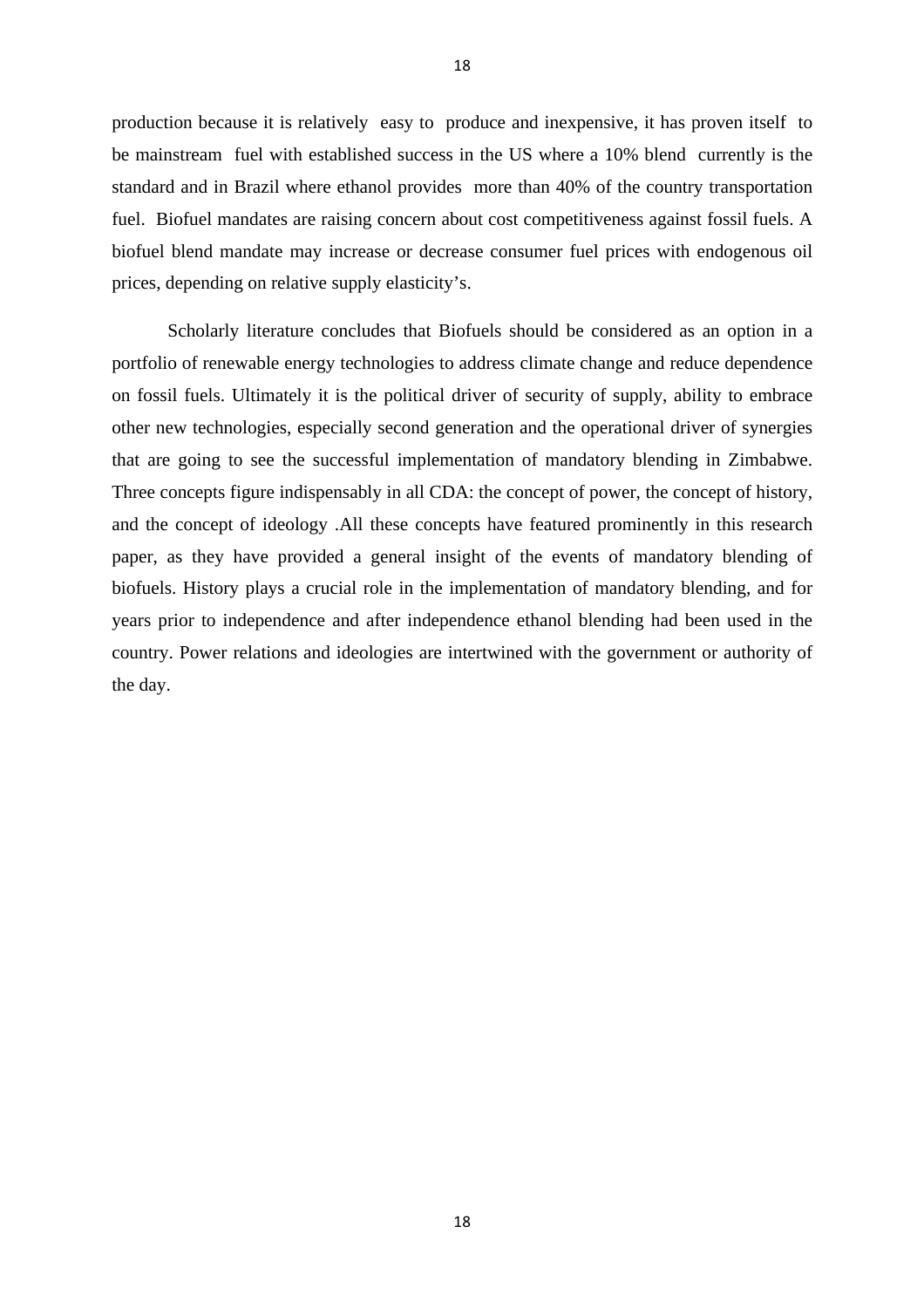#### **7. References**

Andt, C., Benefsca, T., Turp, F.,Thurlow, J & Usaene, R. (2008). Biofuels and poverty and growth a compatible general equilibrium analysis of Mozambique

19

Brynard. P. A. (2006A).The nature of the policy problem. Journal of public administration, 41(2)

CARB. (2012).Final regulation order for the low carbon fuel standard. Available:http://www.arb.ca.gov/regact/2011/lcfs11/fro%20rev.pdf.Accessed on12/03/2014

Cloete, F, D, E & Coning. C. (2012). Improving public policy, theory, practise and results.

Commission of the European Communities. (2009). Directive 2009/28/EC of the European Parliament and of the Council on the Promotion of the Use of Energy from Renewable Sources Amending and Subsequently Repealing Directives 2001/77/EC and 2003/30/EC. Brussels.

Congressional Budget Office. (2010). Using Biofuel Tax Credits to Achieve Energy and Environmental Policy Goals (Pub. No. 4044).

Carmenza, Moreno, Alvaro, Etter, Andr ́es. (2015). Impact of policies and subsidies in agribusiness: The case of oil palm and biofuels in Colombia, Energy Economics (2015), doi: 10.1016/j.eneco.2015.02.025

de Gorter, H, & Just, D.R.(2010). The Welfare Economics of Biofuel Tax Credits and Mandates in Handbook of Bioenergy Economics and Policy Natural Resource Management and Policy Volume 33, 2010, pp. 347-364,

de Gorter, Harry, David R. Just & Qinwen Tan. (2009). The Social Optimal Import Tariff and Tax Credit for Ethanol with Farm Subsidies. Agricultural and Resource Economics Review 38 (1): 65–77.

Department of Minerals Energy (DME).(2007). Biofuels Industrial Strategy of the Republic of South Africa. Department of Minerals and Energy, Pretoria.Available: http://www.info.gov.za/view/DownloadFileAction?id=77830 [Accessed: 2014-08-07].

Department of Energy (DoE). (2014). Notice: Regulations Regarding the Mandatory Blending of Biofuels with Petrol and Diesel. Department of Energy,Pretoria.Available: http://www.energy.gov.za/files/renewables\_frame.html [Accessed: 2014-10-07].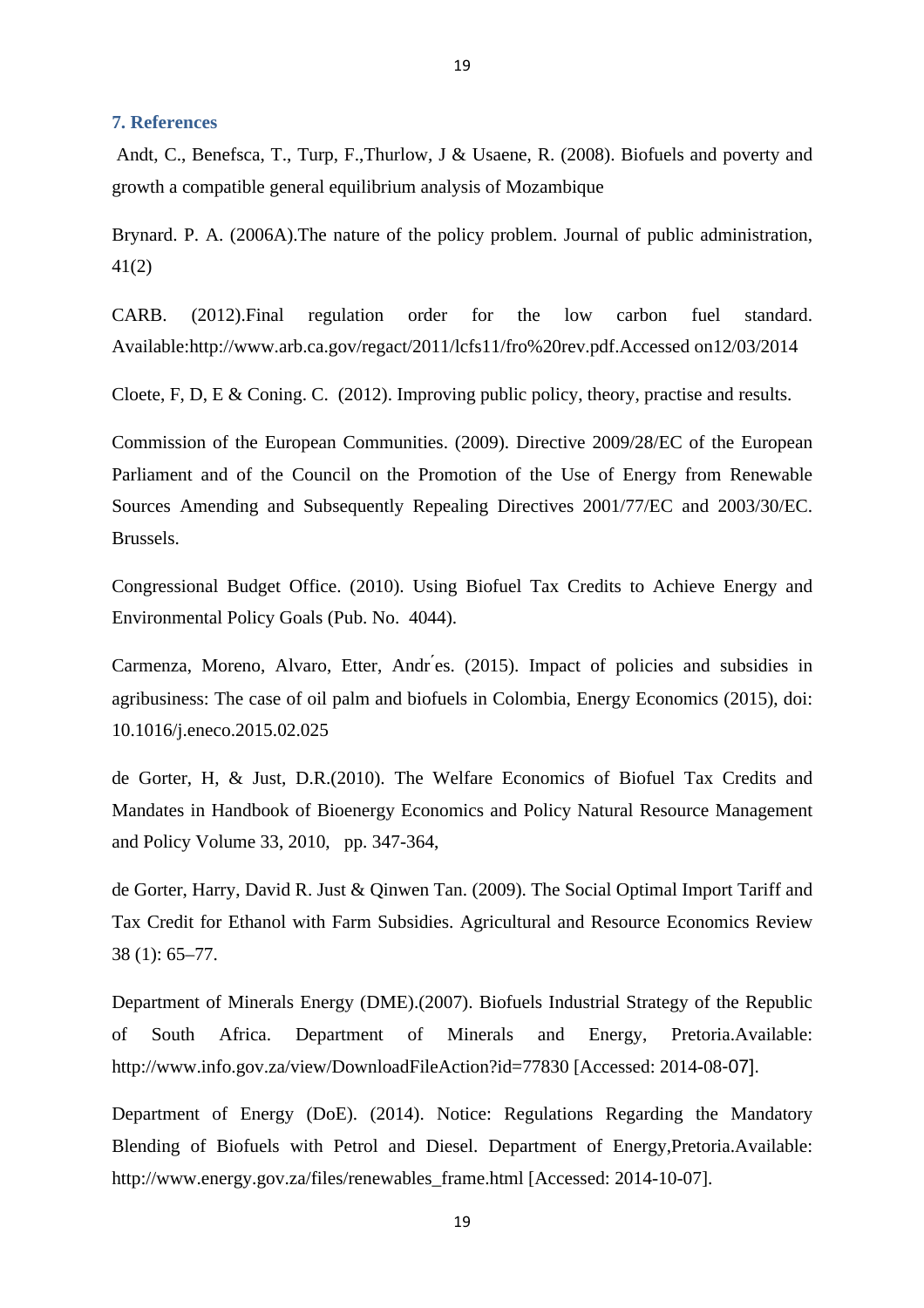Environmental Protection Agency (EPA). 2010. `Fuels and fuel additives.' Available at: http://www.epa.gov/otaq/fuels/renewablefuels/index.htm. Accessed on 2014-05-18

Ewing, M. & Msangi, S. (2009). Biofuels production in developing countries: Assessing trade-offs in welfare and food security. Environmental Science and Policy 12(4): pp. 520- 528.

Fontes, S. (2010). Biofuels: Policies, Standards and Technologies. World Energy Council 2010.Published by World Energy Council, London, United Kingdom.Available:http://www.sundaymail.co.zw/communion-mavhaire-must-answer-

questions-over-rautenbach/

Goel, S P.S. Venkateswaran Rahul Prajesh Ajay Agarwal. (2015). Rapid and automated measurement of biofuel blending using a microfluidic viscometer. Fuel 139 (2015) 213–21

Hertel, T & Beckman, J. (2010). Commodity Price Volatility in the Biofuel Era: An Examination of the Linkage between Energy and Agricultural Markets. GTAP Working Paper No. 60

Jingbo C., Lapan, H.,Moschini,G.& Cooper.J.(2010).Welfare Impacts of Alternative Biofuel and Energy Policies. Working Paper No. 10016. IOWA State University.

Lazarus, B. (2014). Communion: Mavhaire must answer questions over Rautenbach Saturday, Apr 19, 2014. Available: http://www.sundaymail.co.zw/communion-mavhairemust-answer-questions-over-rautenbach/. Accessed on 15/06/2014

Lapan,H., & Moschini, G. (2012).Second-best biofuel policies and the welfare effects of quantity mandates and subsidies. Journal of Environmental Economics and Management 63 (2012) 224–241

Oikonomou .V., Flamos,A & Grafakos,S. Is blending of energy and climate policy instruments always desirable?Energy Policy 38 (2010) 4186–4195

New Zimbabwe, 26 December (2013). Biti leads fuel blending Con. Court challenge http://www.newzimbabwe.com/news-13649- Biti+leads+fuel+blending+Con+Court+challenge/news.aspx